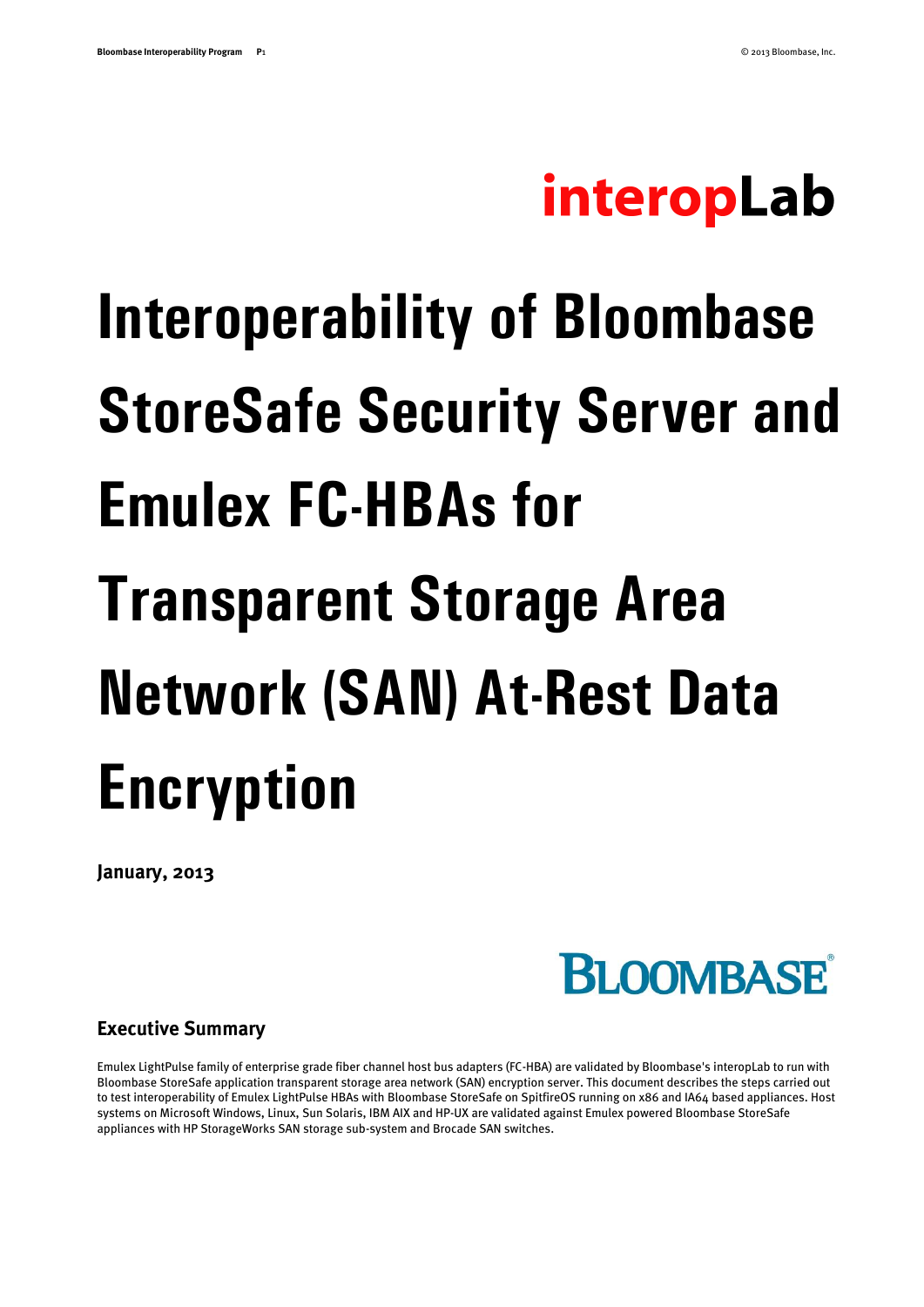Information in this document, including URL and other Internet Web site references, is subject to change without notice. Unless otherwise noted, the example companies, organizations, products, people and events depicted herein are fictitious and no association with any real company, organization, product, person or event is intended or should be inferred. Complying with all applicable copyright laws is the responsibility of the user. Without limiting the rights under copyright, no part of this document may be reproduced, stored in or introduced into a retrieval system, or transmitted in any form or by any means (electronic, mechanical, photocopying, recording, or otherwise), or for any purpose, without the express written permission of Bloombase, Inc.

Bloombase, Inc. may have patents, patent applications, trademarks, copyrights, or other intellectual property rights covering subject matter in this document. Except as expressly provided in any written license agreement from Bloombase, Inc, the furnishing of this document does not give you any license to these patents, trademarks, copyrights, or other intellectual property.

This document is the property of Bloombase, Inc. No exploitation or transfer of any information contained herein is permitted in the absence of an agreement with Bloombase, Inc, and<br>neither the document nor any such inform

© 2013 Bloombase, Inc.

Bloombase, Keyparc, Spitfire, StoreSafe are either registered trademarks or trademarks of Bloombase in the United States and/or other countries.

The names of actual companies and products mentioned herein may be the trademarks of their respective owners.

Document No.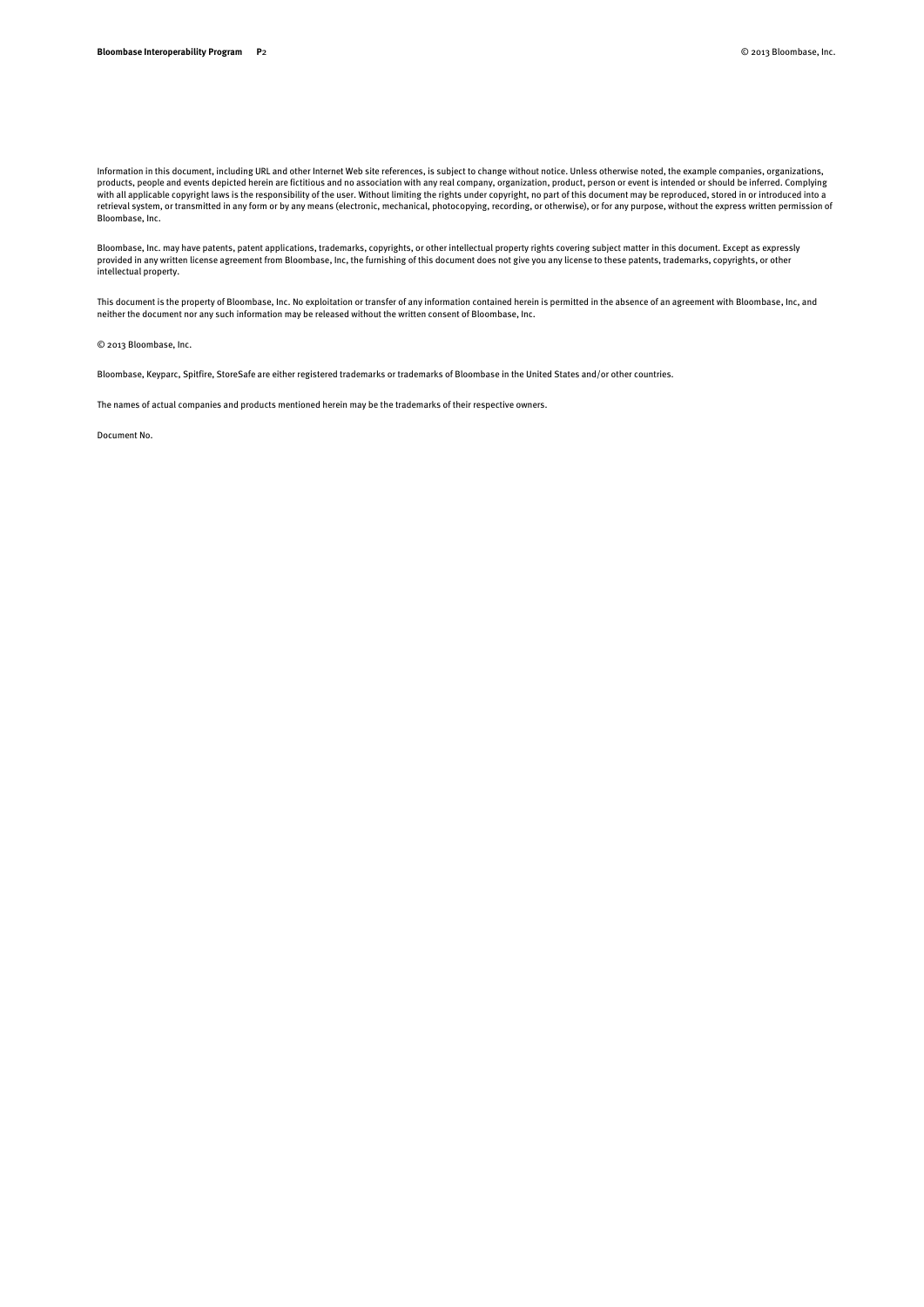# <span id="page-2-0"></span>**Table of Contents**

| <b>Table of Contents</b>                             | $\overline{\mathbf{3}}$ |
|------------------------------------------------------|-------------------------|
| <b>Purpose and Scope</b>                             | 5                       |
| <b>Assumptions</b>                                   | 6                       |
| Infrastructure                                       | $\overline{7}$          |
| <b>Setup</b>                                         | $\overline{7}$          |
| <b>Bloombase StoreSafe Security Server Appliance</b> | 8                       |
| <b>Host Bus Adapters</b>                             | 9                       |
| <b>SAN Switch</b>                                    | 9                       |
| <b>Storage Area Network (SAN)</b>                    | 9                       |
| <b>Storage Hosts</b>                                 | $\mathbf{9}$            |
| <b>Configuration Overview</b>                        | 10                      |
| <b>Configuration Overview</b>                        | 11                      |
| <b>SAN Storage</b>                                   | 11                      |
| <b>Emulex HBA</b>                                    | 12                      |
| <b>SAN Fabric</b>                                    | 12                      |
| <b>Bloombase StoreSafe Security Server</b>           | 13                      |
| <b>Encryption Key Configuration</b>                  | 14                      |
|                                                      |                         |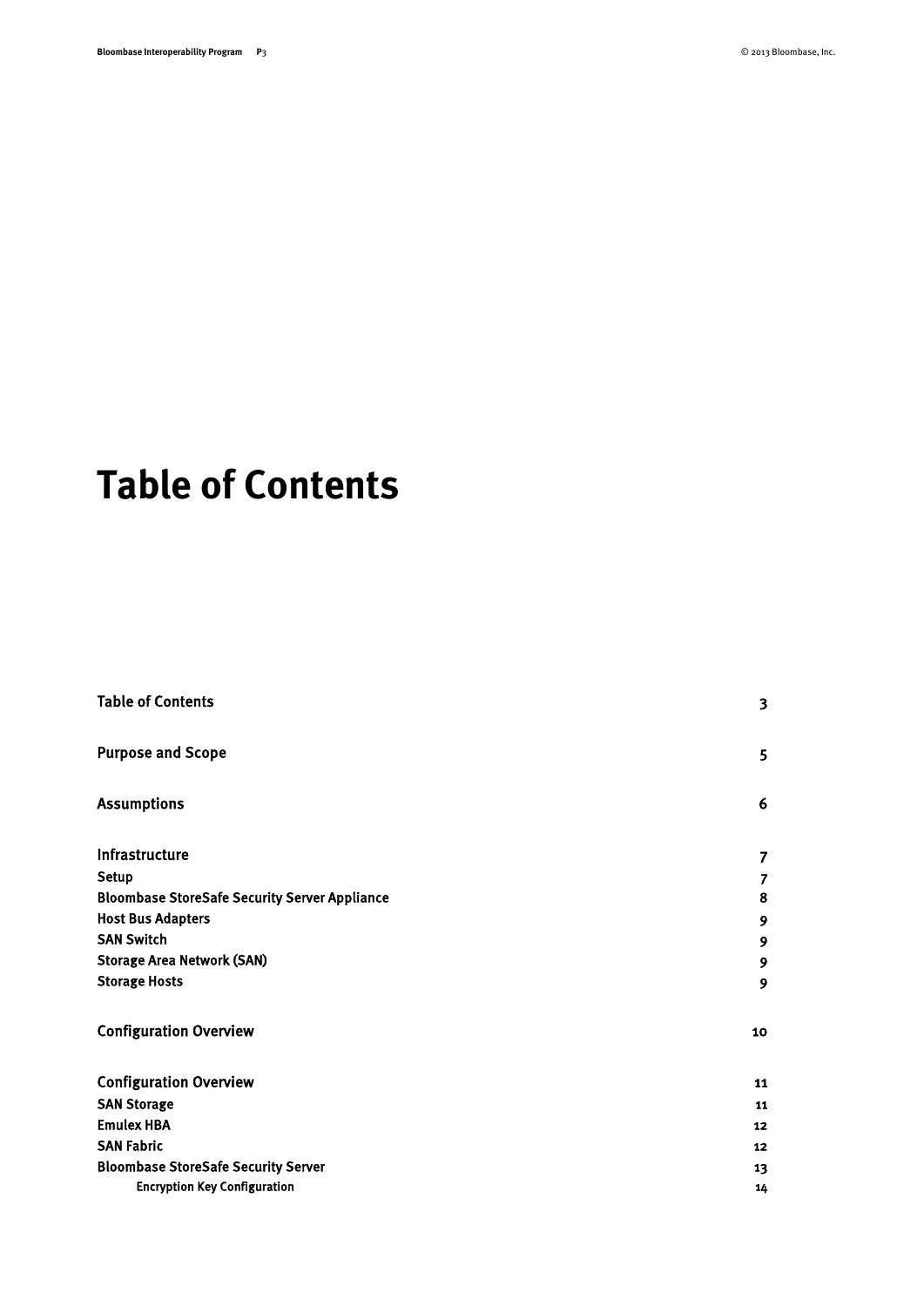| <b>Virtual SAN Configuration</b>              | 15 |
|-----------------------------------------------|----|
| <b>Physical Storage Target Configuration</b>  | 16 |
| <b>Encrypted Virtual Storage Provisioning</b> | 17 |
| <b>Validation Tests</b>                       | 19 |
| <b>Test Scenarios</b>                         | 19 |
| <b>Validation Matrix</b>                      | 19 |
| <b>Filesystem Tests</b>                       | 20 |
| <b>Application Tests - Oracle Database</b>    | 21 |
| Result                                        | 21 |
| <b>Filesystem Tests</b>                       | 21 |
| <b>Application Tests - Oracle Database</b>    | 22 |
| Conclusion                                    | 23 |
| <b>Disclaimer</b>                             | 25 |
| Acknowledgement                               | 26 |
| <b>Technical Reference</b>                    | 27 |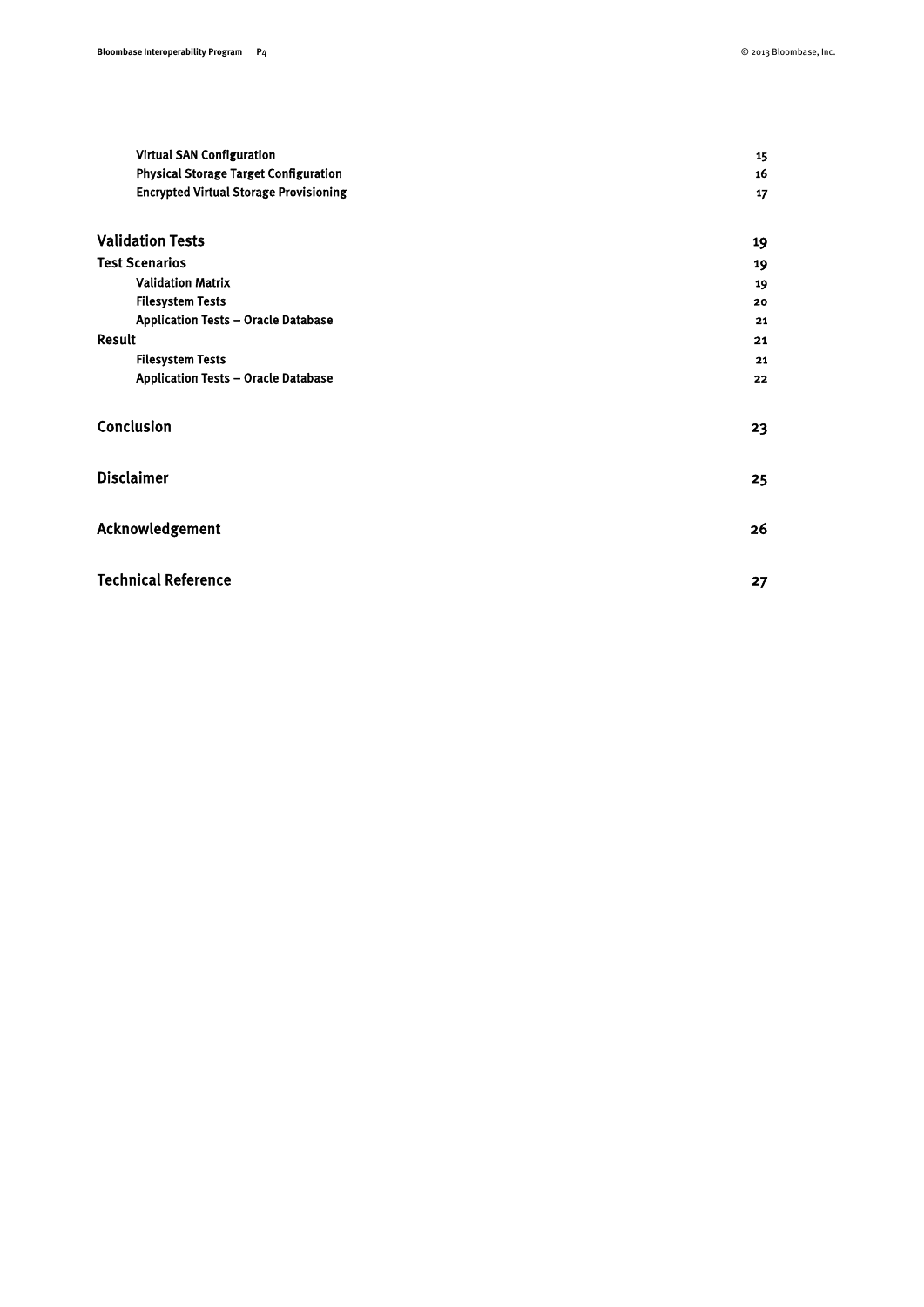# <span id="page-4-0"></span>**Purpose and Scope**

This document describes the steps necessary to integrate Emulex LightPulse HBAs with Bloombase StoreSafe enterprise storage security server to secure sensitive corporate business data in a storage area network (SAN). Specifically, we cover the following topics:

- Preparing Bloombase StoreSafe appliance(s) with Emulex LightPulse HBA(s)
- Preparing SAN storage sub-system
- Interoperability testing on host systems including Linux, Windows, IBM AIX, HP-UX and Oracle Sun Solaris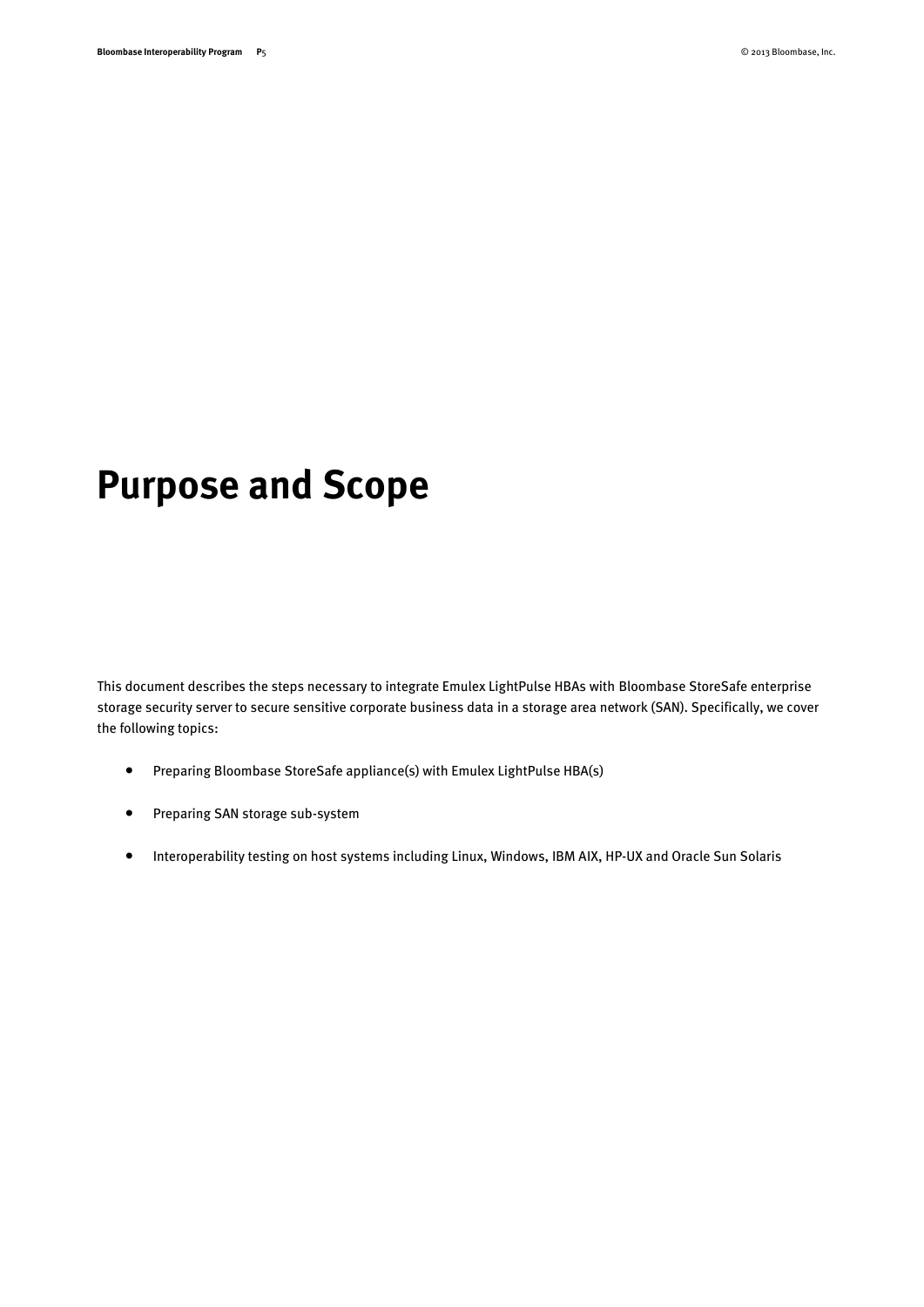# <span id="page-5-0"></span>**Assumptions**

This document describes interoperability testing of Emulex powered Bloombase StoreSafe appliance on a SAN storage subsystem. Therefore, it is assumed that you are familiar with operation of storage systems and major operating systems including Linux, Windows, AIX, HPUX and Solaris. It is also assumed that you posssess basic UNIX administration skills. The examples provided may require modifications before they are run under your version of UNIX.

As Emulex LightPulse HBA(s) are hardware option to Bloombase StoreSafe storage encryption system, you are recommended to refer to installation and configuration guides of specific model of Emulex LightPulse HBA for the platform you are going to test on. We assume you have basic knowledge of storage networking and information cryptography. For specific technical product information of Bloombase StoreSafe, please refer to our website a[t http://www.bloombase.com](http://www.bloombase.com/) or Bloombase SupPorta[l http://supportal.bloombase.com](http://supportal.bloombase.com/)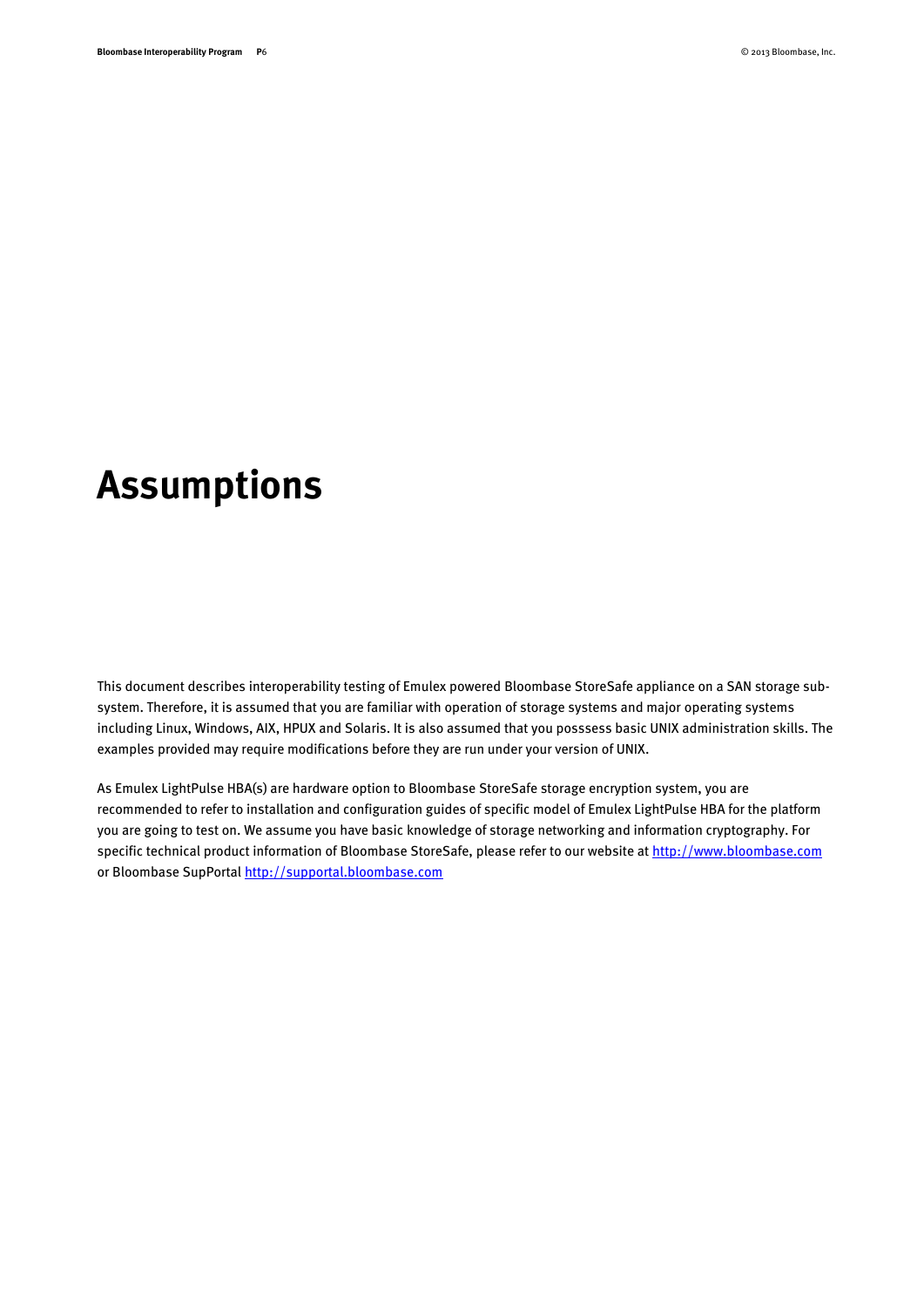# <span id="page-6-0"></span>**Infrastructure**

## <span id="page-6-1"></span>**Setup**

The validation testing environment is setup as in below figure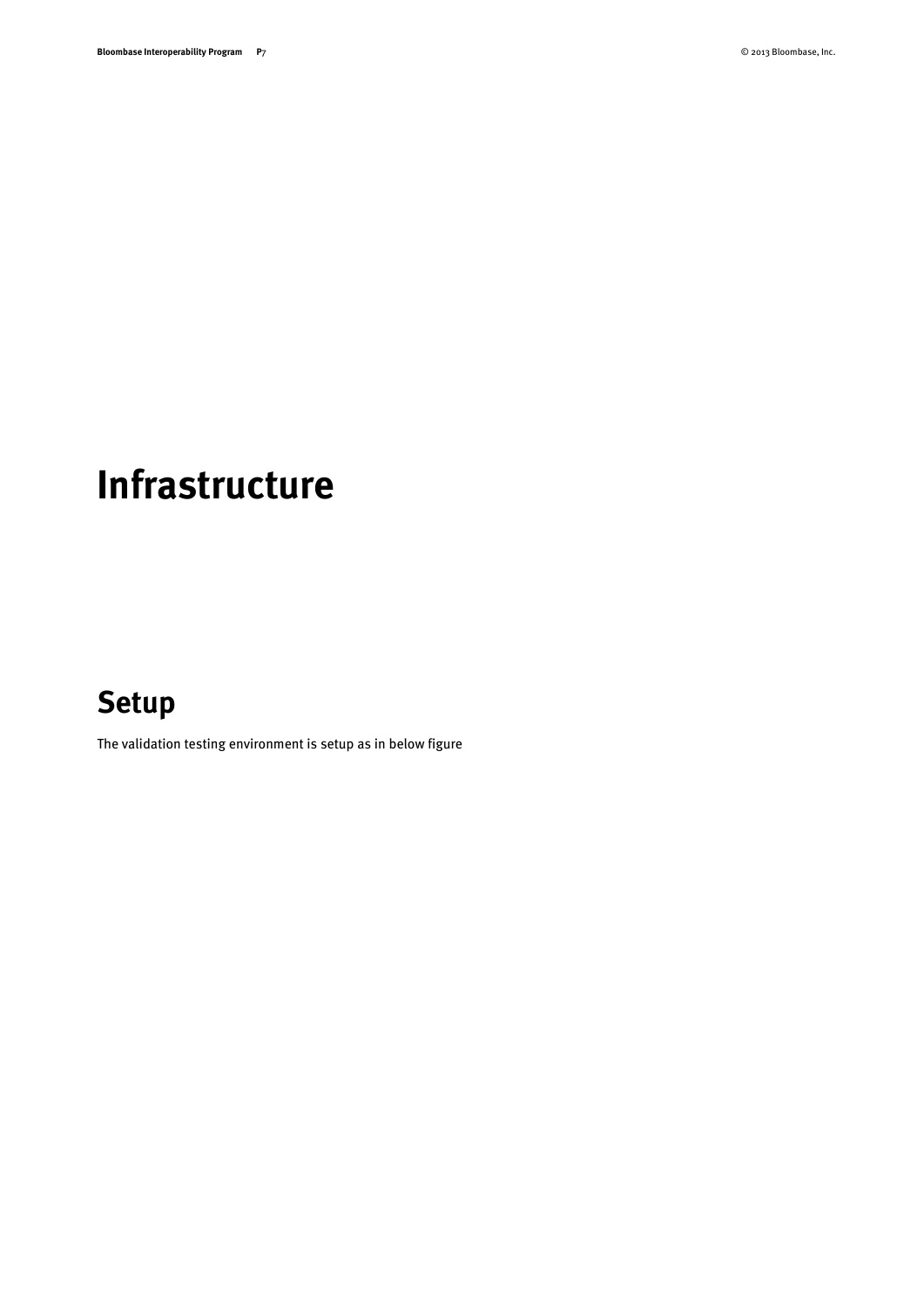

HP StorageWorks HSV110 SAN Storage

# <span id="page-7-0"></span>**Bloombase StoreSafe Security Server Appliance**

| <b>Server</b>                        | HP Integrity rx4640                                                                                                            | Tyan 2U server appliance prototype                                                                                |  |  |  |
|--------------------------------------|--------------------------------------------------------------------------------------------------------------------------------|-------------------------------------------------------------------------------------------------------------------|--|--|--|
| <b>Processors</b>                    | 2 x Intel Itanium-2 1.6 GHz                                                                                                    | 2 x AMD Opteron Dual core                                                                                         |  |  |  |
| <b>Memory</b>                        | 4 GB                                                                                                                           | 1 GB                                                                                                              |  |  |  |
| <b>Operating System</b>              | SpitfireOS for IA64 - Hardened and<br>customized OS based on embeded Linux of<br>kernel version 2.6.11                         | SpitfireOS for x86 - Hardened and customized<br>OS based on embeded Linux of kernel version<br>2.6.11             |  |  |  |
| <b>Bloombase</b><br><b>StoreSafe</b> | Bloombase StoreSafe for SAN - Block<br>$\bullet$<br>based storage encryptor<br>Bloombase StoreSafe for NAS - File<br>$\bullet$ | Bloombase StoreSafe for SAN - Block<br>$\bullet$<br>based storage encryptor<br>Bloombase StoreSafe for NAS - File |  |  |  |
|                                      | based storage encryptor                                                                                                        | based storage encryptor                                                                                           |  |  |  |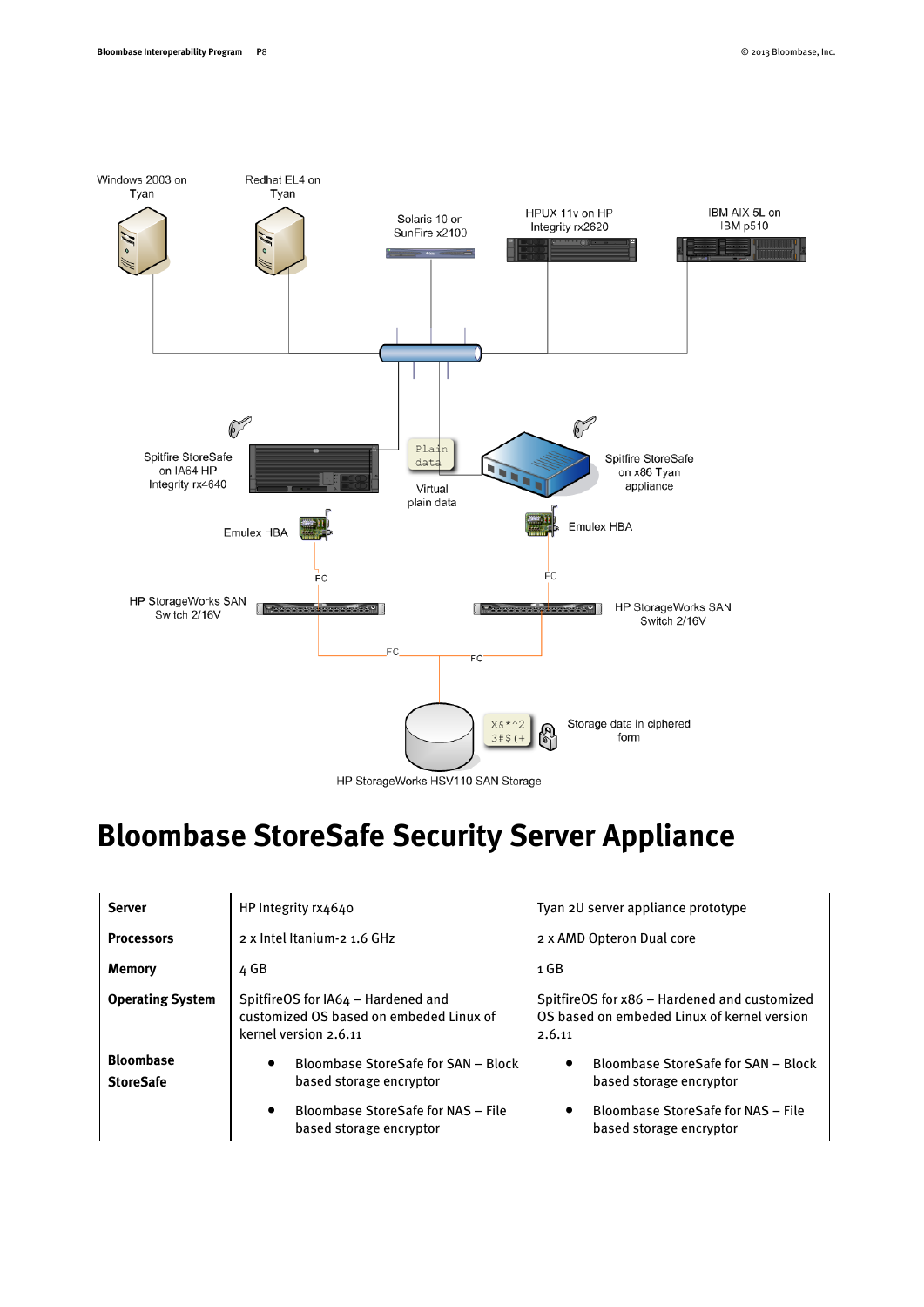# <span id="page-8-0"></span>**Host Bus Adapters**

| Model         | Emulex LP9002L | Emulex LP10000  | Emulex LP11000  | Emulex LPe12000 | Emulex LPe16000 |
|---------------|----------------|-----------------|-----------------|-----------------|-----------------|
| <b>Speed</b>  | 2 Gbps         | 2 Gbps          | 4 Gbps          | 8 Gbps          | 16 Gbps         |
| Interface     | <b>PCI</b>     | <b>PCI-X</b>    | <b>PCI-X</b>    | PCIe            | PCIe            |
| <b>Driver</b> | 8.0.16.27-1    | $8.0.16.27 - 1$ | $8.0.16.27 - 1$ | $8.0.16.27 - 1$ | 8.0.16.27-1     |

# <span id="page-8-1"></span>**SAN Switch**

| Model             | 2 x HP StorageWorks SAN Switch 2/16V |
|-------------------|--------------------------------------|
| <b>Link Speed</b> | 2 Gbps                               |

# <span id="page-8-2"></span>**Storage Area Network (SAN)**

| <b>SAN Storage</b> | HP StorageWorks EVA5000 / HSV110 |
|--------------------|----------------------------------|
| <b>Link Speed</b>  | 2 Gbps                           |
| <b>Cache Size</b>  | $2$ GB                           |

# <span id="page-8-3"></span>**Storage Hosts**

| Model                                | Tyan 1U server<br>appliance<br>prototype            | Tyan 1U server<br>appliance<br>prototype | <b>HP</b> Integrity<br>rx2620      | IBM System p5<br>510               | Sun<br>Microsystems<br>X2100       |
|--------------------------------------|-----------------------------------------------------|------------------------------------------|------------------------------------|------------------------------------|------------------------------------|
| <b>Operating</b><br>System           | Windows 2003<br>Server                              | Redhat EL4                               | HPUX 11i v2                        | AIX 5L                             | Solaris 10                         |
| <b>Network File</b><br><b>Client</b> | <b>Built-in Windows</b><br><b>Network Share</b>     | <b>Built-in NFS</b><br>client            | <b>Built-in NFS client</b>         | <b>Built-in NFS</b><br>client      | <b>Built-in NFS client</b>         |
| <b>ISCSI Initiator</b>               | Microsoft <b>iSCSI</b><br>initiator version<br>2.02 | <b>Built-in iSCSI</b><br>initiator       | <b>Built-in iSCSI</b><br>initiator | <b>Built-in iSCSI</b><br>initiator | <b>Built-in iSCSI</b><br>initiator |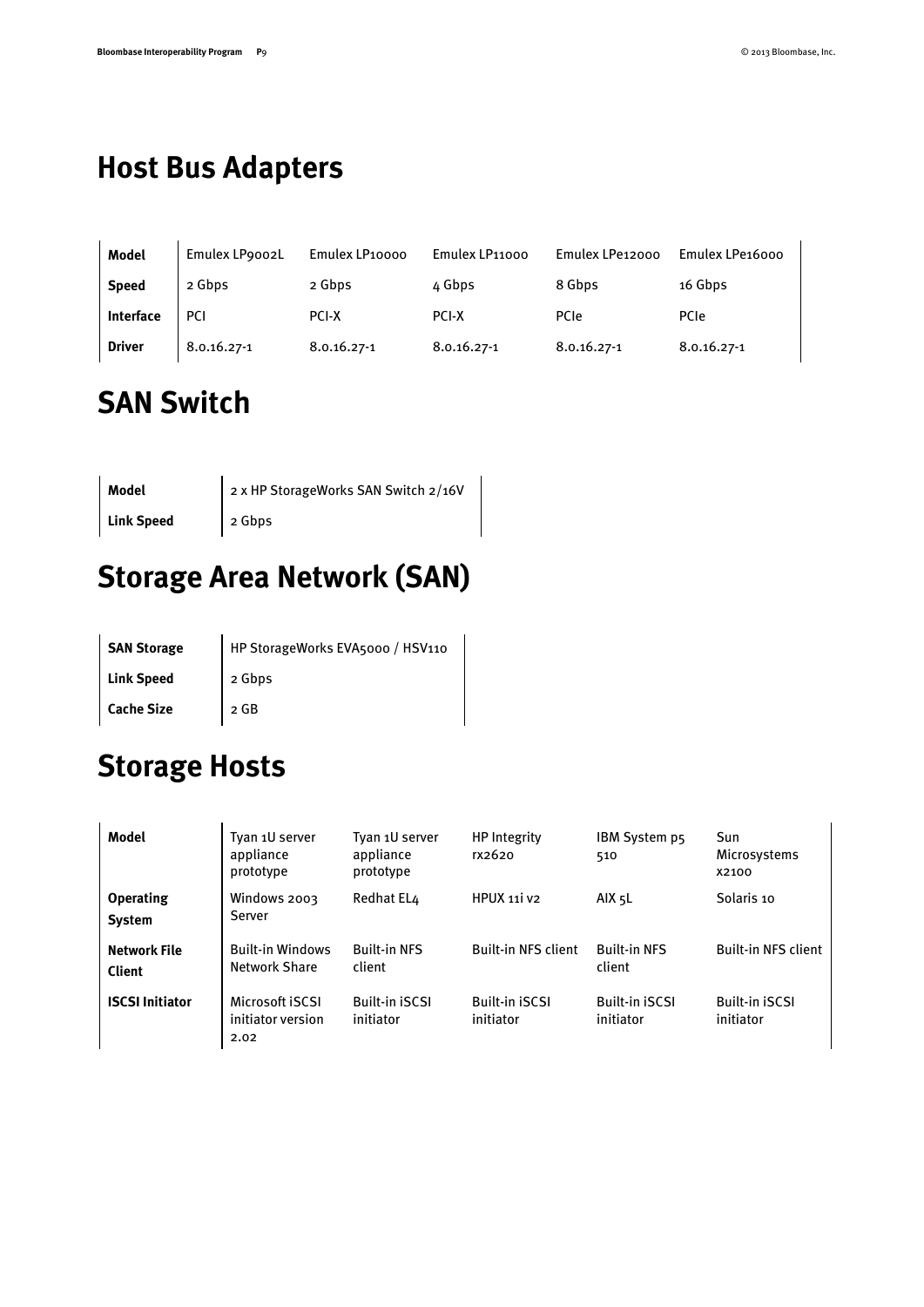# <span id="page-9-0"></span>**Configuration Overview**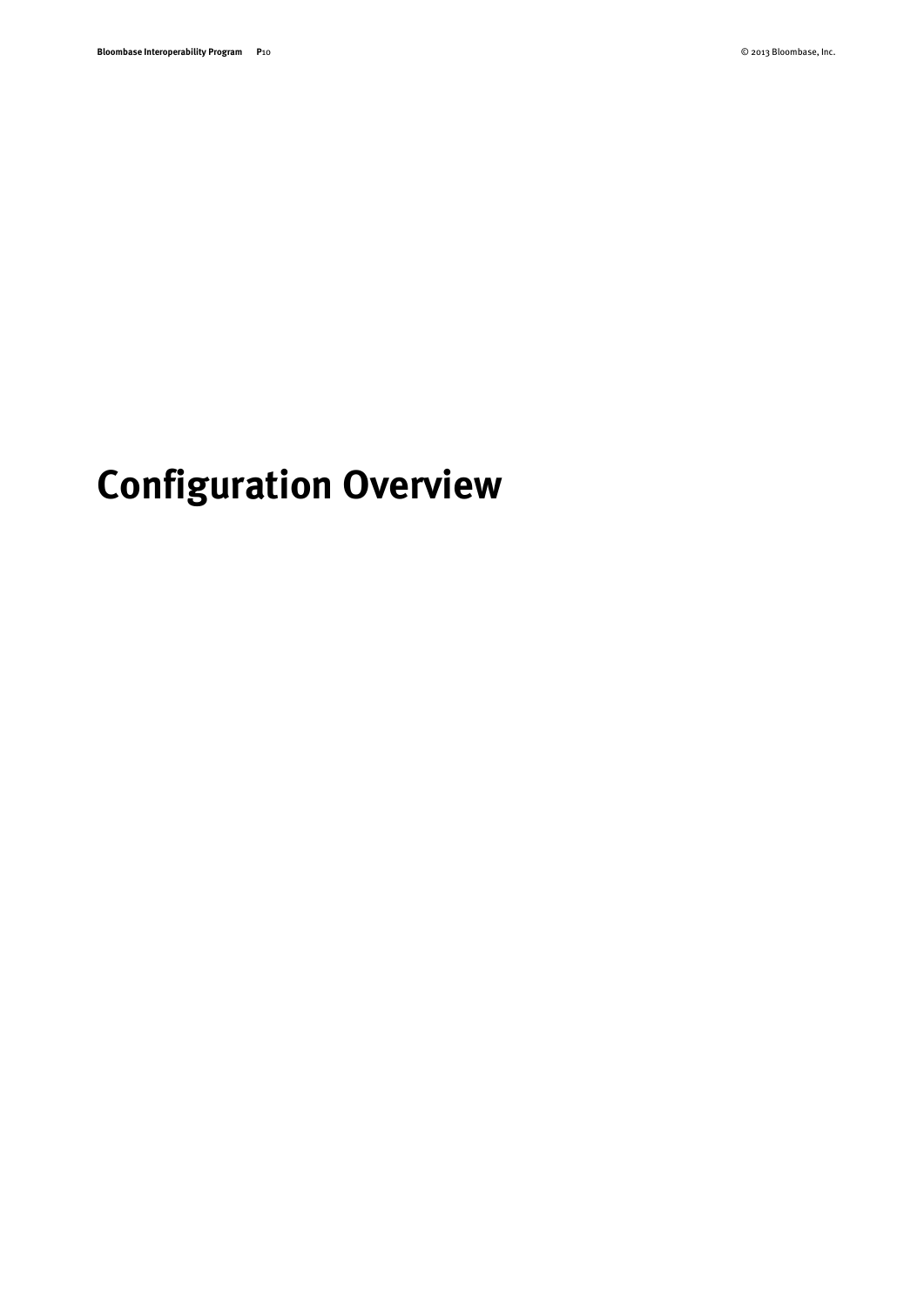# <span id="page-10-0"></span>**Configuration Overview**

### <span id="page-10-1"></span>**SAN Storage**



A virtual disk is created at SAN with below parameters

Name Bloombase1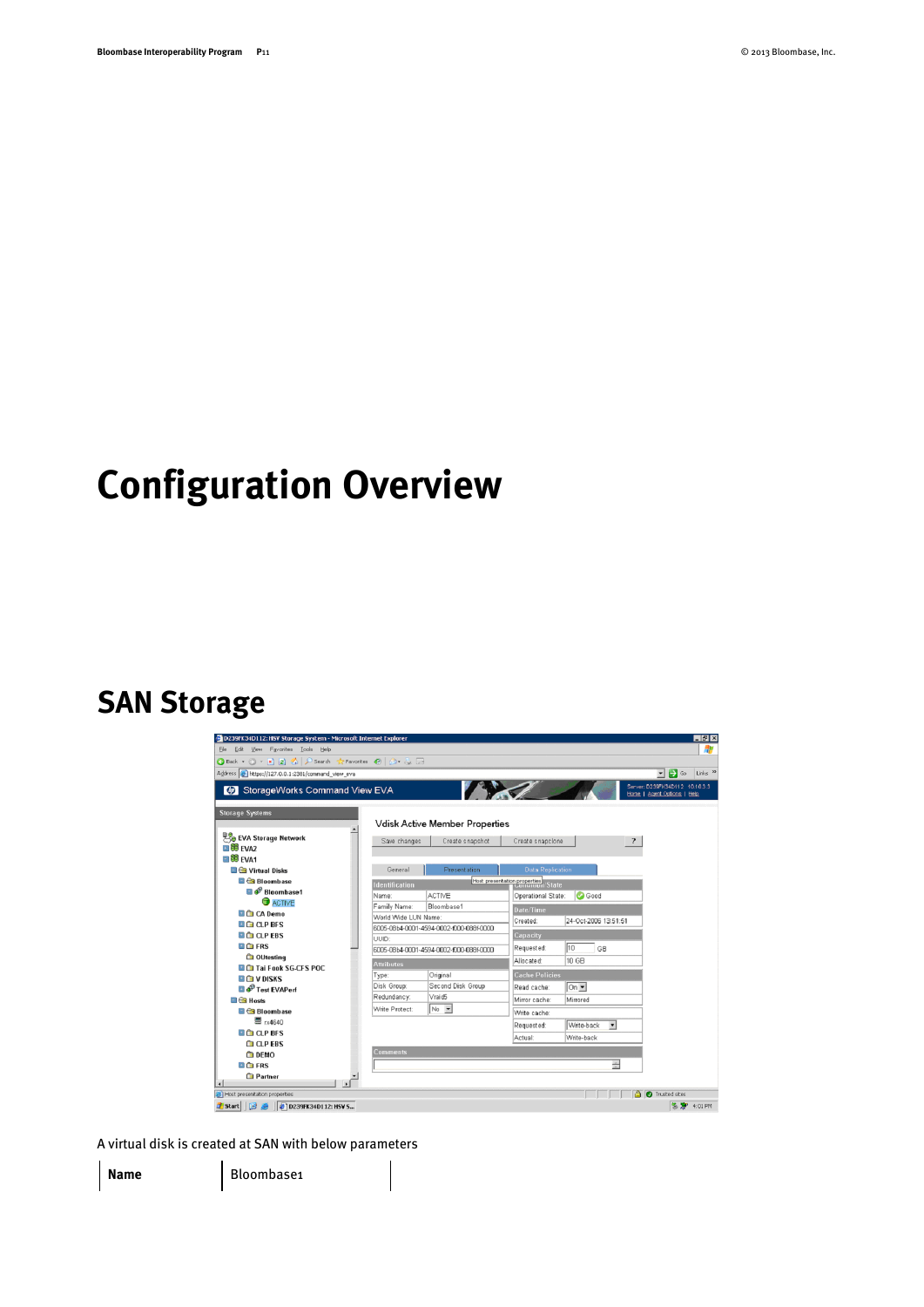| Capacity   | 10 GB             |
|------------|-------------------|
| Redundancy | RAID <sub>5</sub> |

### <span id="page-11-0"></span>**Emulex HBA**

Emulex LightPulse HBAs

- Emulex LP9002L
- Emulex LP10000
- Emulex LP11000-M4
- Emulex LPe12000
- Emulex LPe16000

are installed onto both IA64-based and x86-based appliances operating on SpitfireOS.

Below shows how the HBAs are installed and configured via Emulex HBAnyware Utility.

| v                                                                                                                         | <b>HBAnyware Utility</b>                                                                                                                                                                                                                    | $\Box$ e x                                                                                                                                                                                                                                                                                                            |
|---------------------------------------------------------------------------------------------------------------------------|---------------------------------------------------------------------------------------------------------------------------------------------------------------------------------------------------------------------------------------------|-----------------------------------------------------------------------------------------------------------------------------------------------------------------------------------------------------------------------------------------------------------------------------------------------------------------------|
| File View Adapter Discovery Batch Help                                                                                    |                                                                                                                                                                                                                                             |                                                                                                                                                                                                                                                                                                                       |
| 開司<br><b>AP</b><br>$  \mathcal{P}  $                                                                                      |                                                                                                                                                                                                                                             |                                                                                                                                                                                                                                                                                                                       |
| Discovered Elements<br>■ 口 localhost.localdomain<br>P10000 - 10:00:00:00:C9:52:43:L<br>20 LP11000-M4 - 10:00:00:00:C9:56: | Adapter Summary<br>Model:<br>Port WWN:<br>Node WWN:<br>Fabric Name:<br>Driver Version:<br>Firmware Version:<br>Driver Name:<br>Boot BIOS:<br>Adapter Status-<br>Up<br>State:<br>Link Status:<br>Operational<br>Link Speed:<br>2 GBit/second | General Adapter Details Statistics Firmware Target Mapping Driver Parameters Diagnostics<br>Emulex LP10000 2Gb PCI-X Fibre Channel Adapter<br>10:00:00:00:C9:52:43:DB<br>20:00:00:00:C9:52:43:DB<br>10:00:00:05:1E:34:9F:D6<br>8.0.16.27; HBAAPI(I) v2.1.c, 02-02-06<br>1.90A4 (T2D1.90A4)<br>Ipfc<br><b>Disabled</b> |
|                                                                                                                           |                                                                                                                                                                                                                                             |                                                                                                                                                                                                                                                                                                                       |
|                                                                                                                           |                                                                                                                                                                                                                                             |                                                                                                                                                                                                                                                                                                                       |

# <span id="page-11-1"></span>**SAN Fabric**

The virtual disks on SAN are presented to Bloombase StoreSafe appliance, namely rx4640, for access.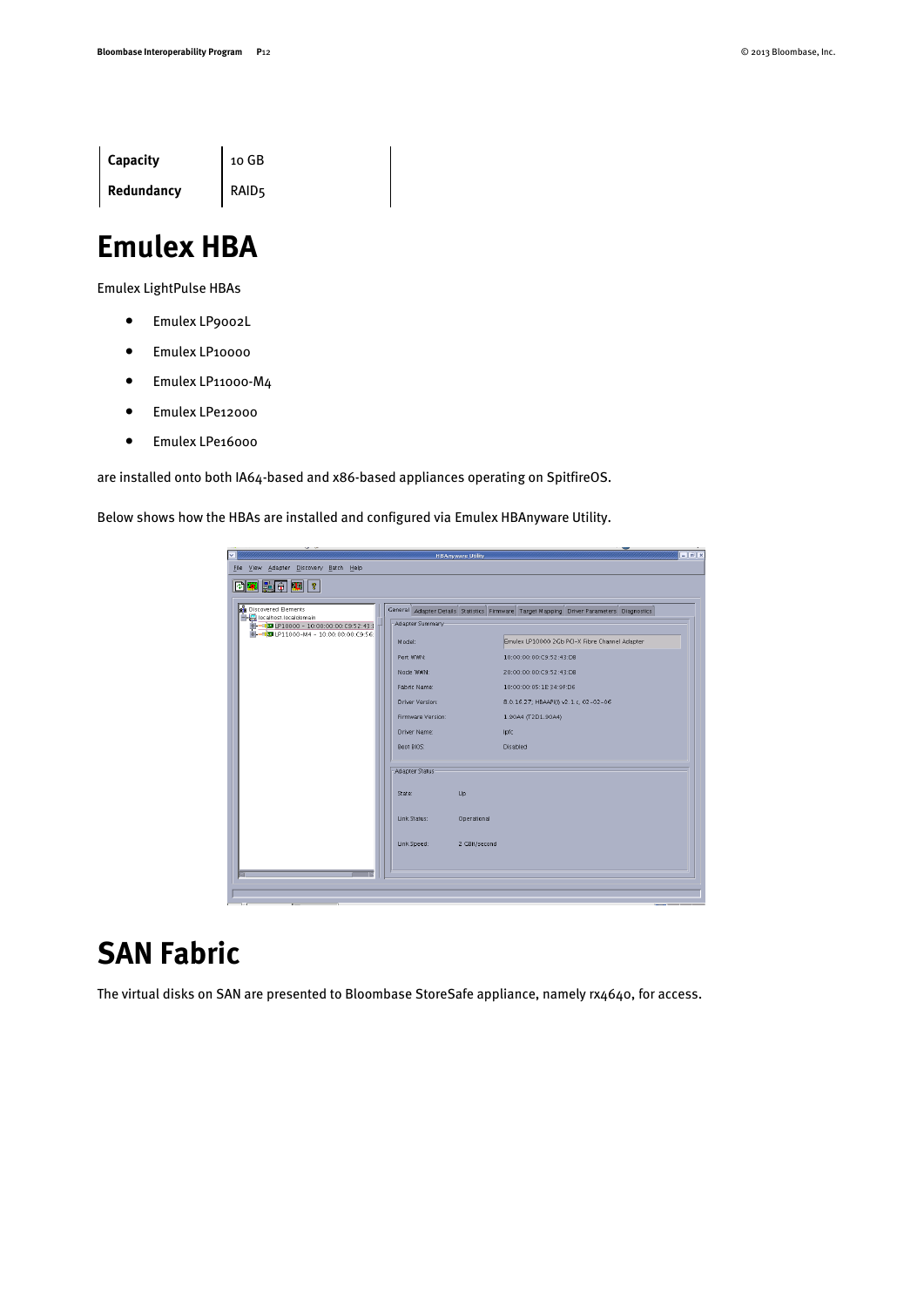| D239FK34D112: HSV Storage System - Microsoft Internet Explorer<br>Eile Edit View Favorites Tools Help |                        |                                         | $\Box$ $\Box$ $\times$<br>41                                                                                                                                                                                                                                                                                                                                                                                                                                                                           |
|-------------------------------------------------------------------------------------------------------|------------------------|-----------------------------------------|--------------------------------------------------------------------------------------------------------------------------------------------------------------------------------------------------------------------------------------------------------------------------------------------------------------------------------------------------------------------------------------------------------------------------------------------------------------------------------------------------------|
| ● Back • ◎ • 図 図 合 P Search ☆ Favorites ● ② - ③ □                                                     |                        |                                         |                                                                                                                                                                                                                                                                                                                                                                                                                                                                                                        |
| Address e https://127.0.0.1:2381/command view eva                                                     |                        |                                         | $\overline{\phantom{a}}$ $\overline{\phantom{a}}$ $\overline{\phantom{a}}$ $\overline{\phantom{a}}$ $\overline{\phantom{a}}$ $\overline{\phantom{a}}$ $\overline{\phantom{a}}$ $\overline{\phantom{a}}$ $\overline{\phantom{a}}$ $\overline{\phantom{a}}$ $\overline{\phantom{a}}$ $\overline{\phantom{a}}$ $\overline{\phantom{a}}$ $\overline{\phantom{a}}$ $\overline{\phantom{a}}$ $\overline{\phantom{a}}$ $\overline{\phantom{a}}$ $\overline{\phantom{a}}$ $\overline{\$<br>Links <sup>33</sup> |
|                                                                                                       |                        |                                         | Server: D239FK34D112 10.10.3.3                                                                                                                                                                                                                                                                                                                                                                                                                                                                         |
| StorageWorks Command View EVA                                                                         |                        | $\mathcal{L}$                           | Home   Agent Options   Help                                                                                                                                                                                                                                                                                                                                                                                                                                                                            |
| <b>Storage Systems</b>                                                                                |                        |                                         |                                                                                                                                                                                                                                                                                                                                                                                                                                                                                                        |
| <b>B CLP EBS</b>                                                                                      | <b>Host Properties</b> |                                         |                                                                                                                                                                                                                                                                                                                                                                                                                                                                                                        |
| <b>EI G</b> FRS                                                                                       | Save changes           | Move<br>Delete host                     | $\overline{?}$                                                                                                                                                                                                                                                                                                                                                                                                                                                                                         |
| <b>Co</b> OUtesting                                                                                   |                        |                                         |                                                                                                                                                                                                                                                                                                                                                                                                                                                                                                        |
| <b>EL Co</b> Tai Fook SG-CFS POC                                                                      | General                | <b>Presentation</b><br>Ports            |                                                                                                                                                                                                                                                                                                                                                                                                                                                                                                        |
| <b>DE V DISKS</b>                                                                                     | <b>Host Properties</b> |                                         |                                                                                                                                                                                                                                                                                                                                                                                                                                                                                                        |
| <b>D</b> <sup>P</sup> Test EVAPerf                                                                    | Node name:             | rx4640                                  |                                                                                                                                                                                                                                                                                                                                                                                                                                                                                                        |
| $\blacksquare$ $\ominus$ Hosts                                                                        | IP Address:            | C Dynamic IP address                    |                                                                                                                                                                                                                                                                                                                                                                                                                                                                                                        |
| <b>E</b> Bloombase<br>$\blacksquare$ rx4640                                                           |                        |                                         |                                                                                                                                                                                                                                                                                                                                                                                                                                                                                                        |
| <b>DIGICLP BFS</b>                                                                                    |                        | C Static IP address: N/A                |                                                                                                                                                                                                                                                                                                                                                                                                                                                                                                        |
| <b>CLP EBS</b>                                                                                        | Operating System:      | Linux<br>Type:                          | $\overline{\phantom{a}}$                                                                                                                                                                                                                                                                                                                                                                                                                                                                               |
| <b>DEMO</b>                                                                                           |                        | n/a<br>Custom type:                     |                                                                                                                                                                                                                                                                                                                                                                                                                                                                                                        |
| <b>EIGHT FRS</b>                                                                                      | UUID:                  | 6005-08b4-0001-4594-0002-1000-088c-0000 |                                                                                                                                                                                                                                                                                                                                                                                                                                                                                                        |
| <b>Partner</b>                                                                                        | Comments:              |                                         |                                                                                                                                                                                                                                                                                                                                                                                                                                                                                                        |
| <b>El Co</b> Tai Fook SG-CFS POC                                                                      |                        |                                         | $\frac{1}{2}$                                                                                                                                                                                                                                                                                                                                                                                                                                                                                          |
| <sup>图</sup> CV_EVA                                                                                   |                        |                                         |                                                                                                                                                                                                                                                                                                                                                                                                                                                                                                        |
| <b>■ DL380G202</b>                                                                                    |                        |                                         |                                                                                                                                                                                                                                                                                                                                                                                                                                                                                                        |
| <b>图 SUN 220</b>                                                                                      |                        |                                         |                                                                                                                                                                                                                                                                                                                                                                                                                                                                                                        |
| <b>Disk Groups</b>                                                                                    |                        |                                         |                                                                                                                                                                                                                                                                                                                                                                                                                                                                                                        |
| <b>Data Replication</b>                                                                               |                        |                                         |                                                                                                                                                                                                                                                                                                                                                                                                                                                                                                        |
| <b>B</b> C Hardware                                                                                   |                        |                                         |                                                                                                                                                                                                                                                                                                                                                                                                                                                                                                        |
|                                                                                                       |                        |                                         |                                                                                                                                                                                                                                                                                                                                                                                                                                                                                                        |
|                                                                                                       |                        |                                         |                                                                                                                                                                                                                                                                                                                                                                                                                                                                                                        |
| $\left  \cdot \right $                                                                                |                        |                                         |                                                                                                                                                                                                                                                                                                                                                                                                                                                                                                        |
| æ٦                                                                                                    |                        |                                         | <b>A</b> Trusted sites                                                                                                                                                                                                                                                                                                                                                                                                                                                                                 |
| Start   3 8   D239FK34D112: H5V 5                                                                     |                        |                                         | <b>名牌 4:03 PM</b>                                                                                                                                                                                                                                                                                                                                                                                                                                                                                      |

## <span id="page-12-0"></span>**Bloombase StoreSafe Security Server**

Bloombase StoreSafe supports both file-based and block-based on-the-fly storage encryption. In this interoperability test exercise, both file-based and blocked-based encryption modes are validated against Emulex LightPulse HBAs. Bloombase StoreSafe file and block-based virtual storage and physical storage settings are configured as followings.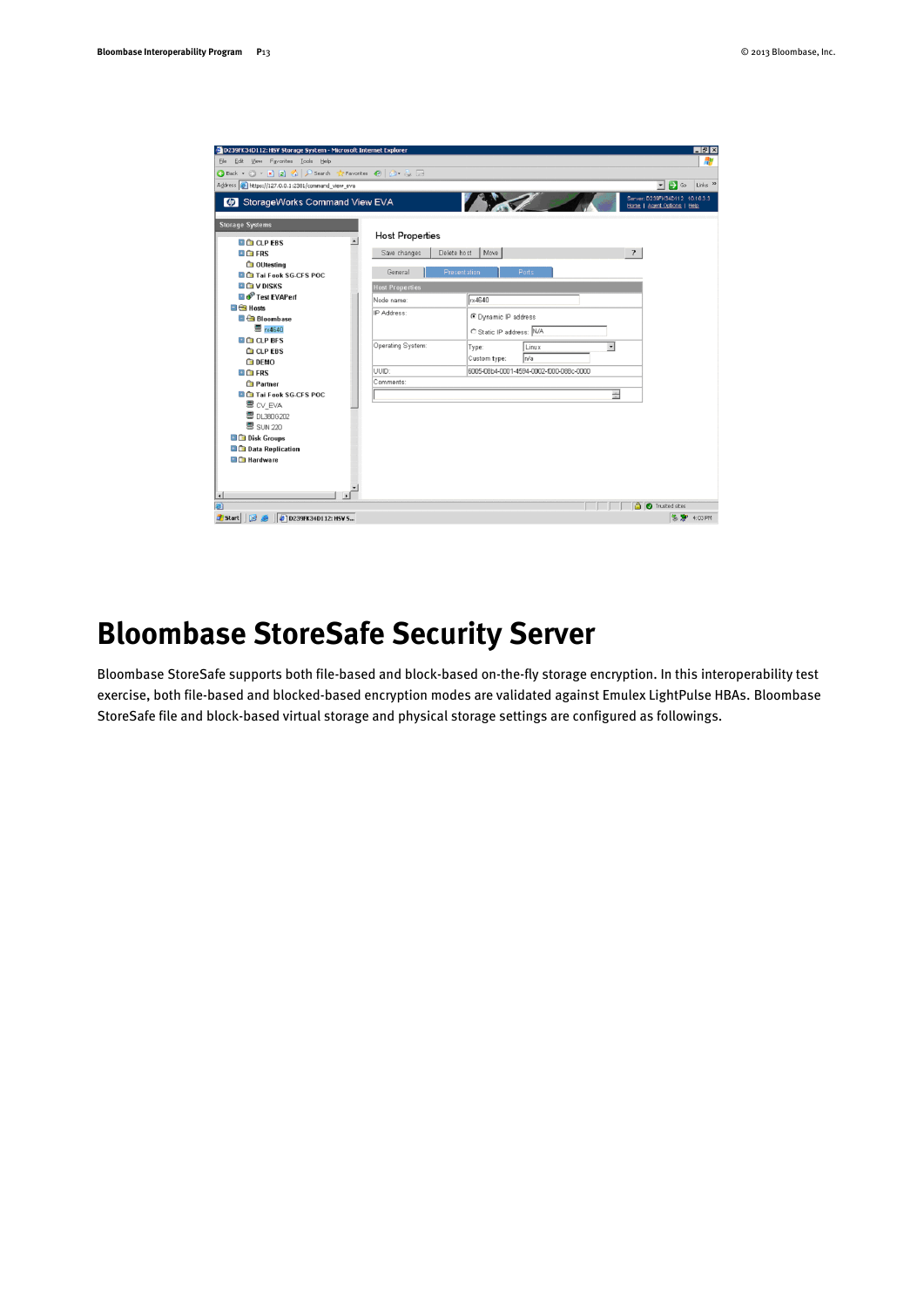| <b>E</b> Logout<br>Main<br>⋒                                                    |              | $\bullet$ Support |                                              | <b>About</b>               | $P$ Help                      |                         |                           |                      |                      |                                                   |                                   |                                   |
|---------------------------------------------------------------------------------|--------------|-------------------|----------------------------------------------|----------------------------|-------------------------------|-------------------------|---------------------------|----------------------|----------------------|---------------------------------------------------|-----------------------------------|-----------------------------------|
| <b>Bloombase Spitfire StoreSafe Security Server</b>                             |              |                   |                                              |                            |                               |                         |                           |                      |                      |                                                   |                                   |                                   |
| <b>Greeting</b><br>Find Key Wrapper                                             |              |                   |                                              |                            |                               |                         |                           |                      |                      |                                                   |                                   |                                   |
| Host Name: storesafe02<br>User: admin<br>Datetime: 2011-02-18<br>14:23:55 +0800 |              |                   | <b>Find Key Wrapper</b>                      |                            |                               |                         |                           |                      |                      |                                                   |                                   |                                   |
|                                                                                 |              | Name              |                                              |                            |                               |                         |                           |                      | Active               |                                                   |                                   | $\overline{\phantom{0}}$          |
| <b>Menu Bar</b>                                                                 |              | CA                |                                              |                            |                               | $\blacksquare$          |                           |                      |                      |                                                   |                                   |                                   |
| System                                                                          | v            |                   |                                              |                            |                               |                         |                           |                      |                      |                                                   |                                   |                                   |
| Operation                                                                       | $\checkmark$ |                   | Subject DN                                   |                            |                               |                         |                           |                      | <b>Issuer DN</b>     |                                                   |                                   |                                   |
| <b>Network Security</b>                                                         | v            |                   | 1,                                           |                            |                               |                         |                           |                      |                      |                                                   |                                   |                                   |
| <b>High Availability</b>                                                        | $\checkmark$ |                   | Serial Number<br><b>Issuer Serial Number</b> |                            |                               |                         |                           |                      |                      |                                                   |                                   |                                   |
| Administration                                                                  | $\checkmark$ |                   |                                              | <b>Effective Date From</b> |                               |                         |                           | ₽                    |                      | <b>Effective Date To</b>                          |                                   | ₽                                 |
| Key Management                                                                  | Α            |                   |                                              | <b>Expiry Date From</b>    |                               |                         |                           | ₽                    |                      | Expiry Date To                                    |                                   | ₽                                 |
| Spitfire KeyCastle                                                              |              |                   |                                              |                            |                               |                         |                           | Find                 | Reset                | Add                                               |                                   |                                   |
| Hardware Security Module                                                        |              |                   |                                              |                            |                               |                         |                           |                      |                      |                                                   |                                   |                                   |
| Find Key Wrapper                                                                |              |                   |                                              |                            |                               |                         |                           |                      |                      |                                                   |                                   | $1-2$ of 2<br>00                  |
| Create Key Wrapper                                                              |              |                   |                                              |                            | Key                           |                         |                           | Subject Issuer       |                      | <b>Effective</b>                                  | <b>Expiry</b>                     | Last Update                       |
| Storage                                                                         | v            |                   | ₽                                            |                            | Name Source Active CA<br>Type |                         |                           | DN                   | DN                   | Datetime                                          | <b>Datetime</b>                   | <b>Datetime</b>                   |
| Language                                                                        |              |                   | $\mathbf{1}$                                 | kc-                        | Spitfire<br>key01 KeyCastle   | √                       | $\overline{\mathbb{R}^n}$ | $CN = kc -$<br>key01 | $CN = kc -$<br>key01 | 2011-02-08<br>22:57:20<br>$+0800$                 | 2021-02-05<br>22:57:20<br>$+0800$ | 2011-02-08<br>23:06:05<br>$+0800$ |
| English $\vert \bullet \vert$                                                   |              |                   | $\overline{2}$                               | test                       | Local                         | $\overline{\mathbf{v}}$ |                           |                      |                      | 2011-02-08<br>CN=test CN=test 22:40:51<br>$+0800$ | 2021-02-05<br>22:40:51<br>$+0800$ | 2011-02-08<br>22:40:54<br>$+0800$ |
| Copyright © 2011<br>Bloombase Technologies                                      |              |                   |                                              |                            |                               |                         |                           |                      |                      |                                                   |                                   | $1-2$ of 2 $\Box$                 |

#### <span id="page-13-0"></span>Encryption Key Configuration

Generate encryption key with name 'key' in bundled Bloombase KeyCastle key life-cycle management tool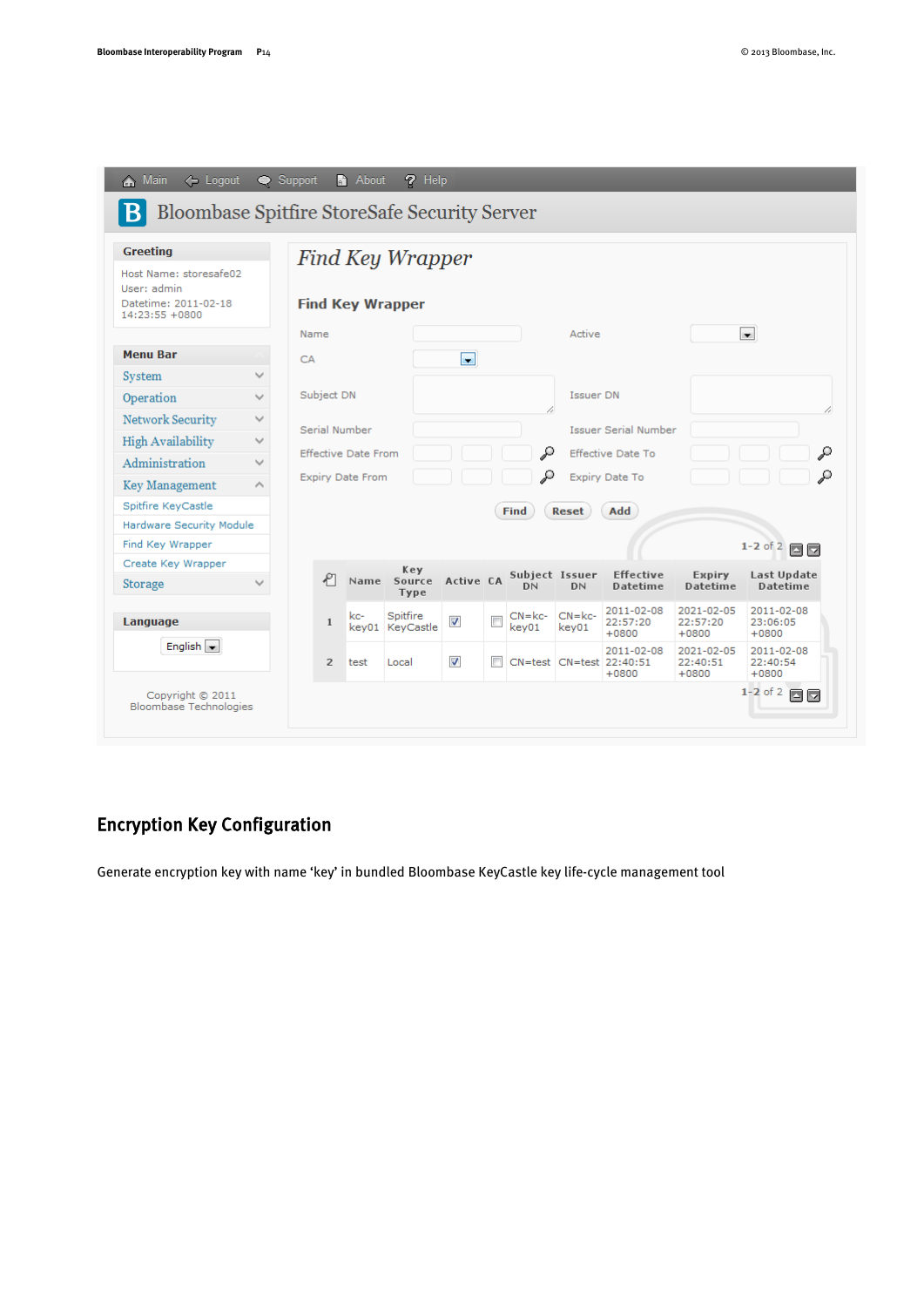| Modify Key Wrapper           |                                      |                                    |                             |  |                    |
|------------------------------|--------------------------------------|------------------------------------|-----------------------------|--|--------------------|
| Key<br>Wrapper               | <b>Upload Key</b><br><b>Contents</b> | <b>Modify Key</b><br><b>Source</b> | <b>CRLDP</b><br><b>OCSP</b> |  | <b>Permissions</b> |
| <b>Modify Key Wrapper</b>    |                                      |                                    |                             |  |                    |
| Name                         | key                                  |                                    |                             |  |                    |
| Active                       | $\overline{\mathbf{v}}$              |                                    |                             |  |                    |
| Exportable                   | П                                    |                                    |                             |  |                    |
| CA                           | m                                    |                                    |                             |  |                    |
| Subject DN                   | $CN = key$                           |                                    |                             |  |                    |
| Serial Number                |                                      | 695376542685815571917364           |                             |  |                    |
| Issuer DN                    | $CN = key$                           |                                    |                             |  |                    |
| Certificate                  | √                                    | 屬                                  |                             |  |                    |
| Public Key                   | ⊽                                    |                                    |                             |  |                    |
| Private Key                  | $\overline{\mathbf{v}}$              |                                    |                             |  |                    |
| Key Bit Length               | 1024                                 |                                    |                             |  |                    |
| <b>Effective Datetime</b>    |                                      | 2011-02-18 22:26:36 +0800          |                             |  |                    |
| <b>Expiry Datetime</b>       |                                      | 2021-02-15 22:26:36 +0800          |                             |  |                    |
| Revocation Check Method Type |                                      | $\blacksquare$                     |                             |  |                    |
| Revoked                      |                                      |                                    |                             |  |                    |
| Key Usage                    |                                      |                                    |                             |  |                    |
| Extended Key Usage           |                                      |                                    |                             |  |                    |
| Owner                        | admin                                |                                    |                             |  |                    |
| Last Update Datetime         |                                      |                                    |                             |  |                    |
|                              |                                      | <b>Submit</b>                      | Close                       |  |                    |

#### <span id="page-14-0"></span>Virtual SAN Configuration

Bloombase StoreSafe block-based virtual storage and physical storage settings are configured as followings.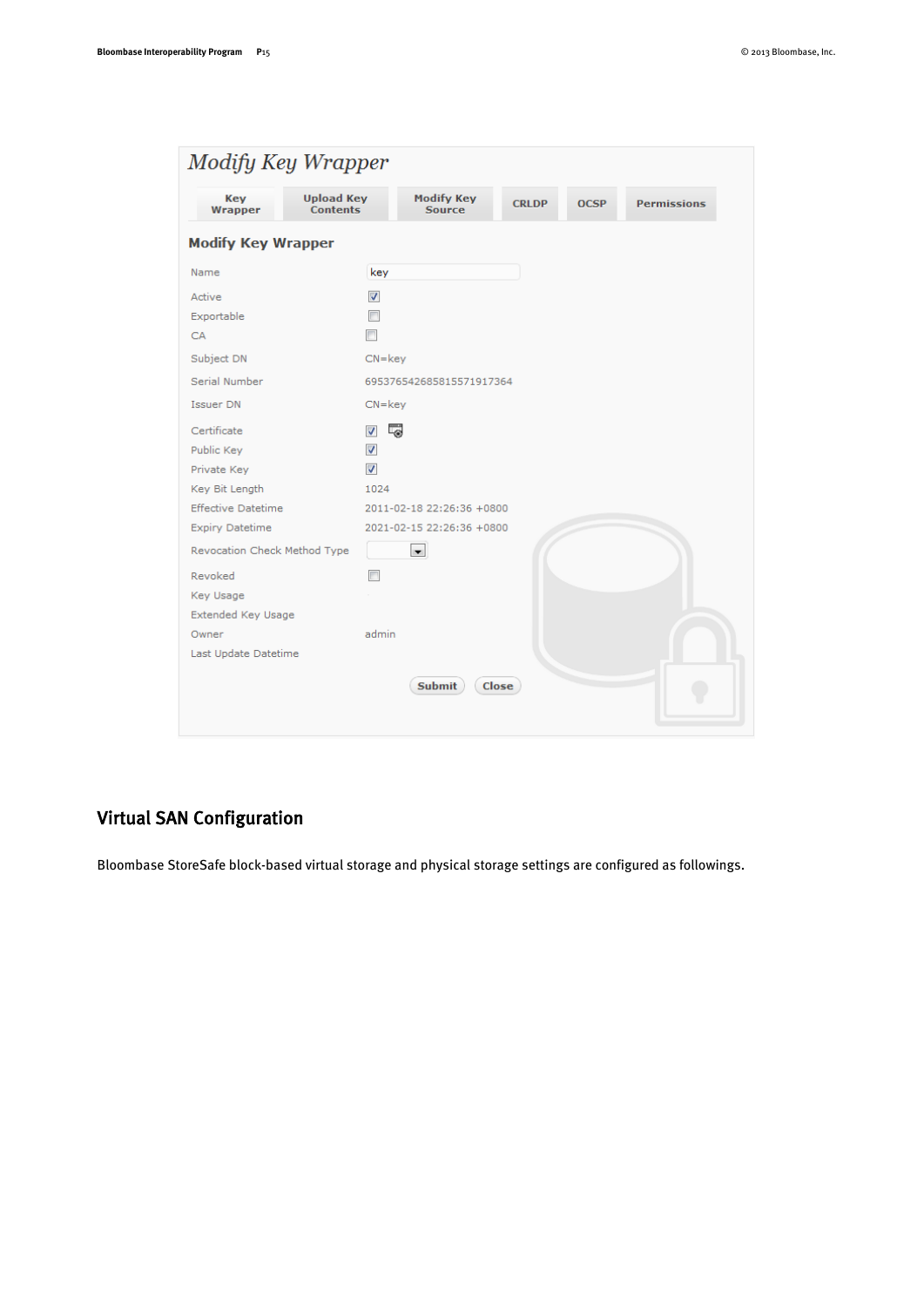| Configure StoreSafe SAN |                |                          |                                                                      |  |  |
|-------------------------|----------------|--------------------------|----------------------------------------------------------------------|--|--|
|                         |                |                          | <b>Configure StoreSafe SAN</b>                                       |  |  |
|                         | <b>Targets</b> |                          |                                                                      |  |  |
|                         | ⊕              |                          | Target                                                               |  |  |
|                         | $\mathbf{1}$   | $\Box$                   | 21:00:00:e0:8b:1f:03:7f                                              |  |  |
|                         | $\overline{2}$ | $\overline{\phantom{a}}$ | 21:01:00:e0:8b:3f:03:7f                                              |  |  |
|                         |                |                          | <b>Add Target</b><br><b>Remove Target</b><br><b>Submit</b><br>Cancel |  |  |

#### <span id="page-15-0"></span>Physical Storage Target Configuration

After zoning and LUN mask are properly configured at SAN switches, Bloombase StoreSafe should be able to mount to LUNs of HP SAN storage and shows on 'List Storage Device' tool

| List Storage Device                 |                |                                                                 |                |      |                        |      |  |  |
|-------------------------------------|----------------|-----------------------------------------------------------------|----------------|------|------------------------|------|--|--|
| <b>List Physical Storage Device</b> |                |                                                                 |                |      |                        |      |  |  |
|                                     | ⊕              | Uuid                                                            | Type           | Path | <b>Size</b>            | Name |  |  |
|                                     | $\mathbf{1}$   | ATA_-KING-STON-_SSD-NOW_-30AM-10B5-M83Z                         | Single<br>Path |      | 5:0:0:0: 29313144 sda  |      |  |  |
|                                     | $\overline{2}$ | 4f50-4e46-494c-4500-6834-614a-7168-2d33-4e59-<br>472d-4567-4e36 | Single<br>Path |      | $8:0:0:0:15695872$ sdb |      |  |  |
|                                     | 3              | 4f50-4e46-494c-4500-4564-4238-5274-2d53-6e46-<br>472d-3630-4c48 | Single<br>Path |      | $8:0:0:1:10452992$ sdc |      |  |  |
|                                     |                | Cancel                                                          |                |      |                        |      |  |  |

Physical storage namely 'luno1' is configured to map to the storage device to be encrypted by Bloombase StoreSafe

Bloombase StoreSafe secures SAN contents block by block. Volumes can be secured one by one by specifying cryptographic cipher, bit length, encryption key, etc.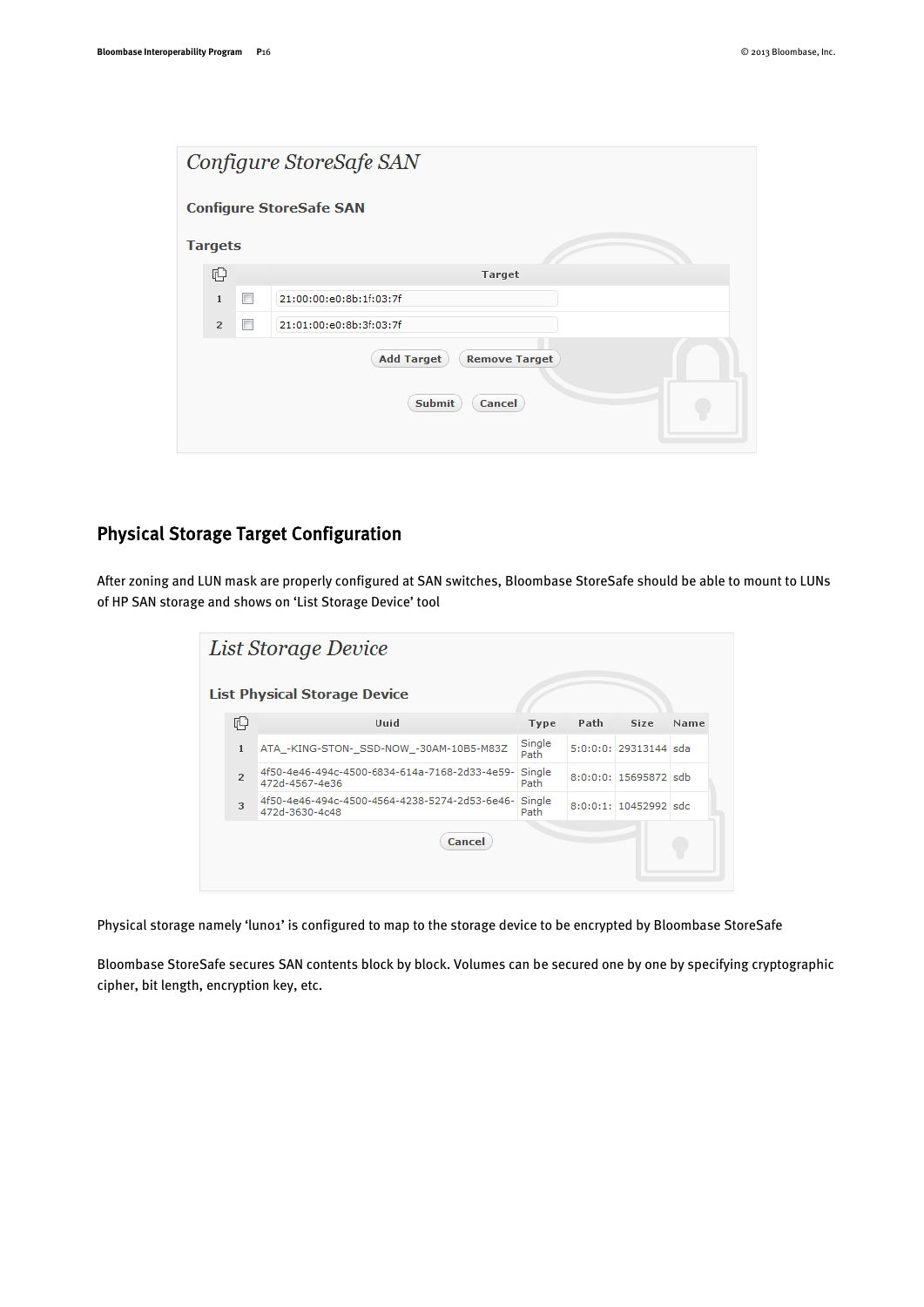| Modify Storage Configuration          |                                                                   |  |  |  |  |
|---------------------------------------|-------------------------------------------------------------------|--|--|--|--|
| <b>Physical Storage</b>               | <b>Permissions</b>                                                |  |  |  |  |
| <b>Physical Storage Configuration</b> |                                                                   |  |  |  |  |
| Name                                  | $l$ un01                                                          |  |  |  |  |
| Description                           | ħ                                                                 |  |  |  |  |
| Physical Storage Type                 | $\blacksquare$<br>Device                                          |  |  |  |  |
| Type                                  | <b>FC</b>                                                         |  |  |  |  |
| Options                               |                                                                   |  |  |  |  |
| Device                                | 4f50-4e46-494c-4500-6834-614a-7168-2d33-4e59-472d-4567-4e36<br>₽₹ |  |  |  |  |
| Owner                                 | admin                                                             |  |  |  |  |
| Last Update Datetime                  | 2011-02-18 18:06:54 +0800                                         |  |  |  |  |
|                                       | <b>Submit</b><br><b>Delete</b><br><b>Close</b>                    |  |  |  |  |

#### <span id="page-16-0"></span>Encrypted Virtual Storage Provisioning

Virtual storage namely 'sano1' of type 'FC' is created to virtualize physical storage 'luno1' for transparent encryption protection over FCP

| <b>Modify Virtual Storage</b> |                           |                                |                    |  |
|-------------------------------|---------------------------|--------------------------------|--------------------|--|
| <b>Virtual Storage</b>        | <b>Protection</b>         | <b>Access Control</b>          | <b>Permissions</b> |  |
| <b>Modify Virtual Storage</b> |                           |                                |                    |  |
| Name                          | san01                     |                                |                    |  |
| <b>Status</b>                 | $\overline{\mathbf{v}}$   |                                |                    |  |
| Description                   |                           |                                | 1,                 |  |
| Active                        | $\overline{\mathcal{F}}$  |                                |                    |  |
| Mode                          | FC<br>$\blacksquare$      |                                |                    |  |
| Owner                         | admin                     |                                |                    |  |
| Last Update Datetime          | 2011-02-19 02:46:25 +0800 |                                |                    |  |
| <b>Physical Storage</b>       |                           |                                |                    |  |
| Storage                       | lun01 $\beta$             |                                |                    |  |
| Description                   |                           |                                |                    |  |
| Physical Storage Type         | Device                    |                                |                    |  |
|                               |                           | <b>Delete</b><br><b>Submit</b> | Close              |  |

Protection type is specified as 'Privacy' and secure the HP FC SAN LUN using AES-XTS 256-bit encryption with encryption key 'key'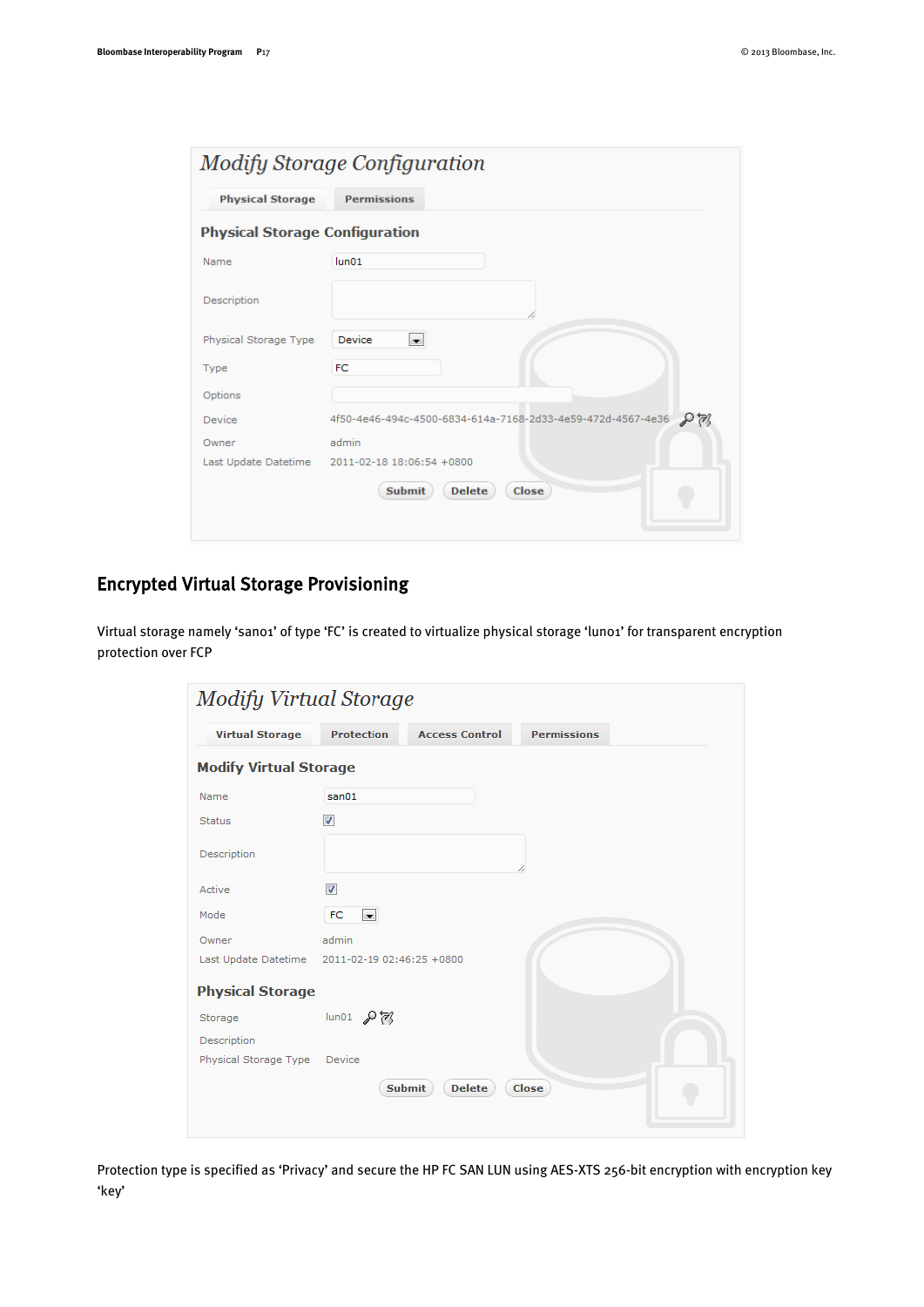| Modify Virtual Storage Handler    |                           |                        |                      |  |  |
|-----------------------------------|---------------------------|------------------------|----------------------|--|--|
| <b>Virtual Storage</b>            | <b>Protection</b>         | <b>Access Control</b>  | <b>Permissions</b>   |  |  |
| <b>Virtual Storage Protection</b> |                           |                        |                      |  |  |
| Protection Type                   | Privacy $\left  \right $  |                        |                      |  |  |
| <b>Encryption Keys</b>            |                           |                        |                      |  |  |
| ₽                                 | Key Name                  |                        | Last Update Datetime |  |  |
| $\mathbf{1}$                      | key                       |                        |                      |  |  |
|                                   |                           | Add<br><b>Remove</b>   |                      |  |  |
| <b>Cryptographic Cipher</b>       |                           |                        |                      |  |  |
| Cipher Algorithm                  | AES XTS $\boxed{\bullet}$ |                        |                      |  |  |
| Bit Length                        | $256$ $\rightarrow$       |                        |                      |  |  |
|                                   |                           | <b>Submit</b><br>Close |                      |  |  |
|                                   |                           |                        |                      |  |  |

Fiber channel protocol access control relies mainly on LUN mask for host based access control, the WWN of host HBA on 'Host' of 'Host Access Control' section is configured as follows

| Modify Virtual Storage Access Control |                            |                       |                           |  |  |  |
|---------------------------------------|----------------------------|-----------------------|---------------------------|--|--|--|
| <b>Virtual Storage</b>                | <b>Protection</b>          | <b>Access Control</b> | <b>Permissions</b>        |  |  |  |
|                                       | <b>Host Access Control</b> |                       |                           |  |  |  |
| ₽                                     | Host                       |                       | Last Update Datetime      |  |  |  |
| $\mathbf{1}$                          | 10:00:00:00:c9:71:87:0c    |                       | 2011-02-15 11:45:58 +0800 |  |  |  |
|                                       | Add<br><b>Remove</b>       |                       |                           |  |  |  |
| <b>Submit</b><br>Close                |                            |                       |                           |  |  |  |
|                                       |                            |                       |                           |  |  |  |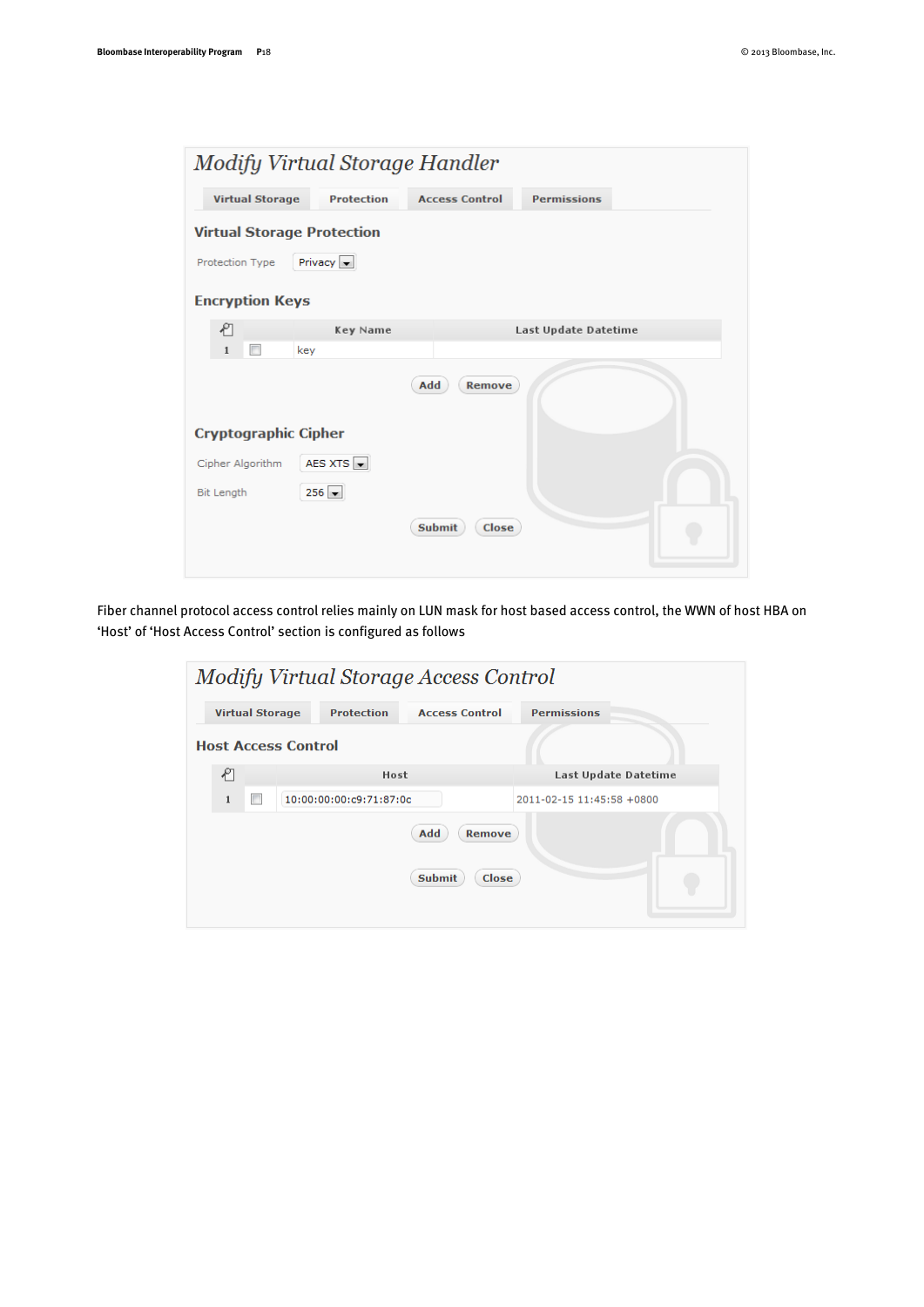# <span id="page-18-0"></span>**Validation Tests**

## <span id="page-18-1"></span>**Test Scenarios**

#### <span id="page-18-2"></span>Validation Matrix

Validation tests span across models of Emulex LightPulse HBAs, Bloombase StoreSafe model, appliance hardware platform, and host platform.

| <b>Test Condition</b>      | Candidate                                       |
|----------------------------|-------------------------------------------------|
| <b>HBA</b>                 | Emulex LP9002L<br>$\bullet$                     |
|                            | Emulex LP10000<br>$\bullet$                     |
|                            | Emulex LP11000-M4<br>$\bullet$                  |
|                            | Emulex LPe12000<br>$\bullet$                    |
|                            | Emulex LPe16000<br>$\bullet$                    |
| <b>Bloombase StoreSafe</b> | <b>Bloombase StoreSafe for SAN</b><br>$\bullet$ |
|                            | <b>Bloombase StoreSafe for NAS</b><br>$\bullet$ |
| Appliance                  | IA64<br>٠                                       |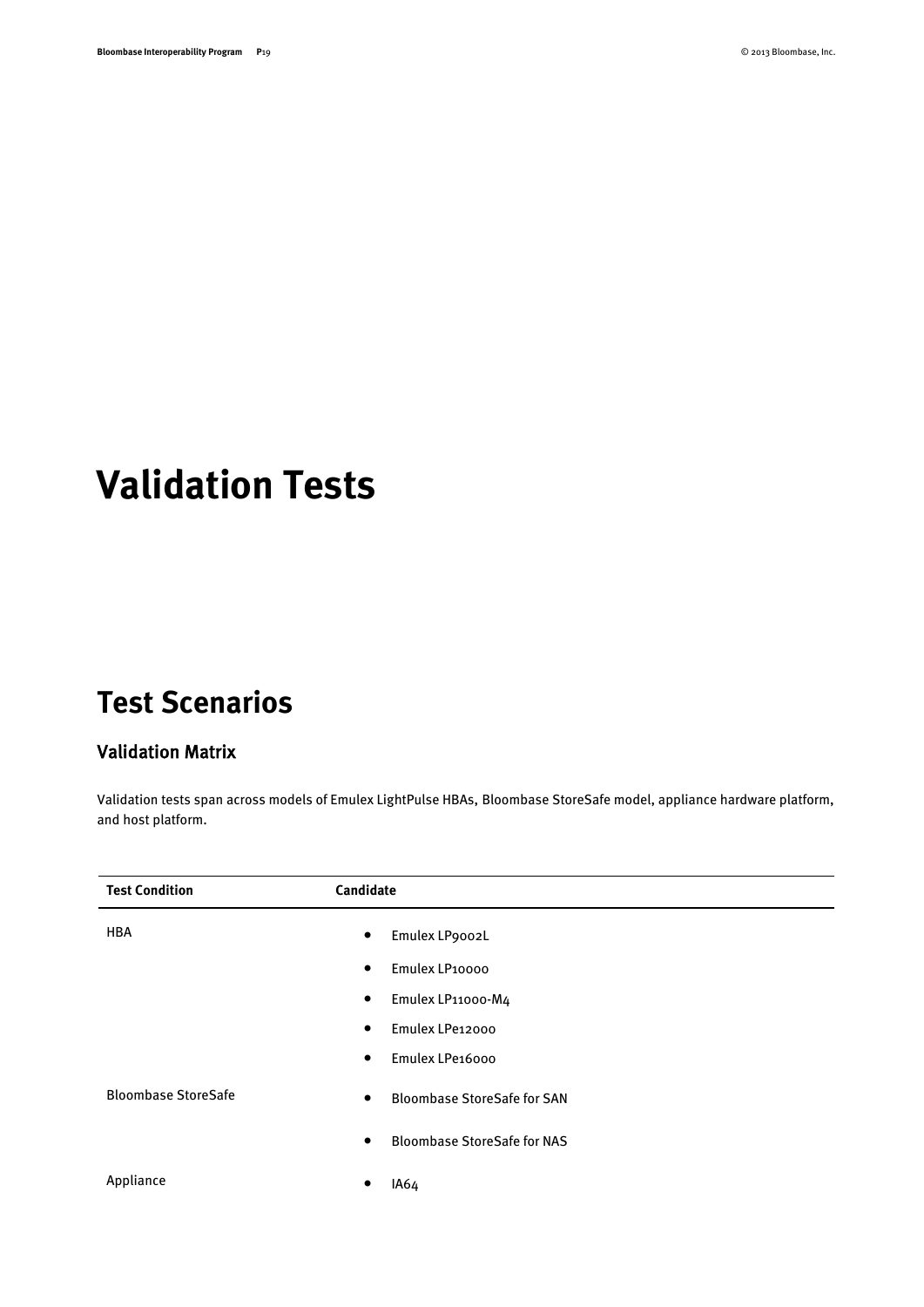٠

|      | x86<br>$\bullet$                           |
|------|--------------------------------------------|
| Host | Microsoft Windows Server 2003<br>$\bullet$ |
|      | Redhat EL 4<br>$\bullet$                   |
|      | IBM AIX 5L<br>$\bullet$                    |
|      | HPUX 11iv2<br>$\bullet$                    |
|      | Solaris 10<br>$\bullet$                    |

#### <span id="page-19-0"></span>Filesystem Tests

The following tests are carried out at storage hosts to access encrypted SAN storage via Emulex powered Bloombase StoreSafe appliances

| Test                           | <b>Description</b>                                                                         |  |  |  |
|--------------------------------|--------------------------------------------------------------------------------------------|--|--|--|
| Directory creation             | Platform equivalence of UNIX's mkdir                                                       |  |  |  |
| Directory rename               | Platform equivalence of UNIX's mv                                                          |  |  |  |
| Directory removal              | Platform equivalence of UNIX's rm                                                          |  |  |  |
| Directory move                 | Platform equivalence of UNIX's mv                                                          |  |  |  |
| <b>File creation</b>           | Platform equivalence of UNIX's echo XXX >                                                  |  |  |  |
| File rename                    | Platform equivalence of UNIX's mv                                                          |  |  |  |
| File removal                   | Platform equivalence of UNIX's rm                                                          |  |  |  |
| File move                      | Platform equivalence of UNIX's mv                                                          |  |  |  |
| File append - by character     | Platform equivalence of UNIX's echo XXX >>                                                 |  |  |  |
| File append - by block         | Platform equivalence of UNIX's echo XXX >>                                                 |  |  |  |
| File parameters inquiry        | Platform equivalence of UNIX's ls *X                                                       |  |  |  |
| File permission configurations | Platform equivalence of UNIX's chmod<br>$\bullet$                                          |  |  |  |
|                                | Valid for UNIX-based storage host systems only (Linux, AIX, HPUX,<br>$\bullet$<br>Solaris) |  |  |  |
| Softlink/Symbolic link removal | Platform equivalence of UNIX's rm<br>$\bullet$                                             |  |  |  |
|                                | Valid for UNIX-based storage host systems only (Linux, AIX, HPUX,<br>Solaris)              |  |  |  |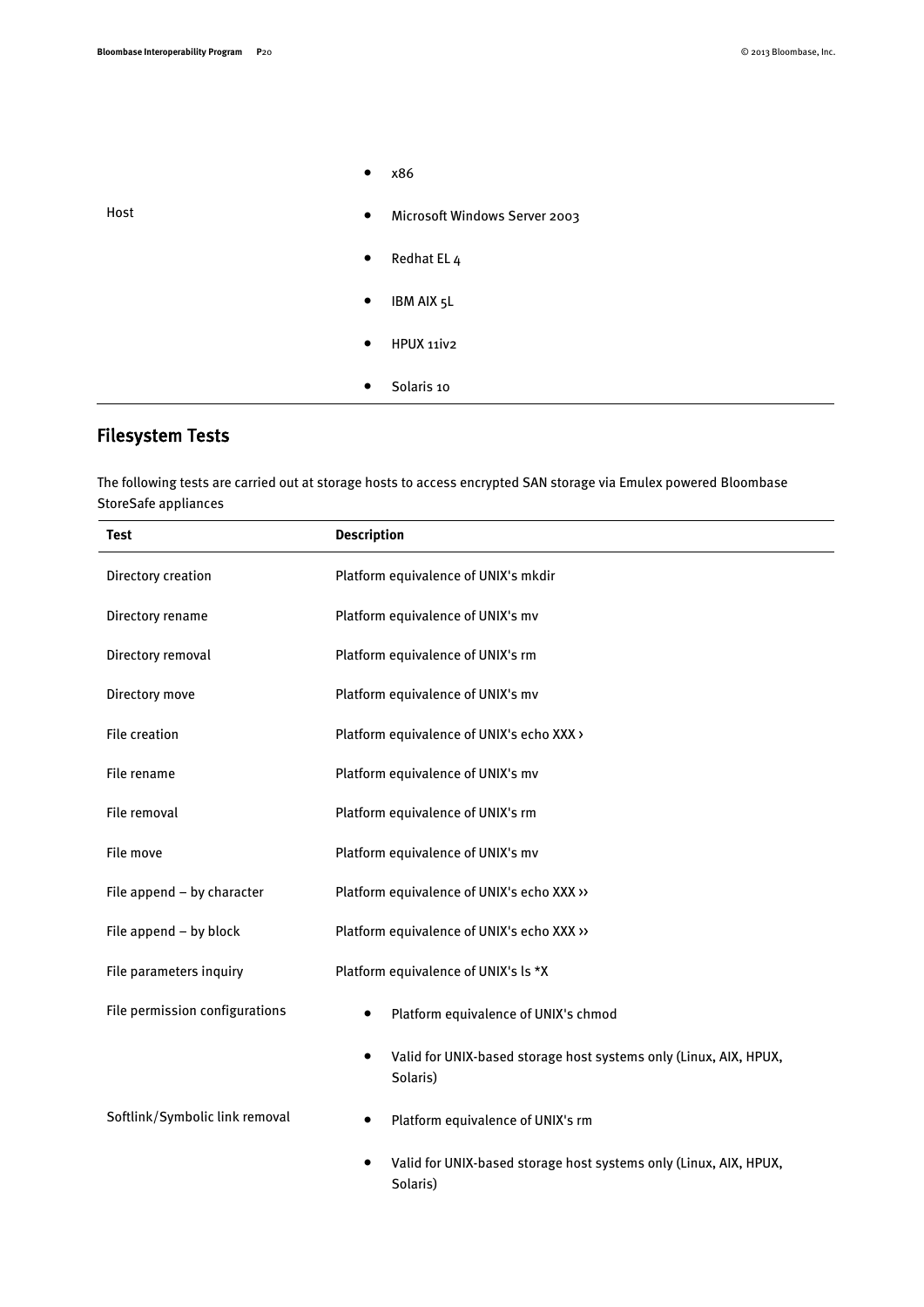| Softlink/Symbolic link move |           | Platform equivalence of UNIX's mv                                             |
|-----------------------------|-----------|-------------------------------------------------------------------------------|
|                             | $\bullet$ | Valid for UNIX-based storage host systems only (Linux, AIX, HPUX,<br>Solaris) |

#### <span id="page-20-0"></span>Application Tests – Oracle Database

| Test                         | <b>Remarks</b>                                                         |  |  |
|------------------------------|------------------------------------------------------------------------|--|--|
| Database creation            | Version equivalence of CREATE DATABASE                                 |  |  |
| Schema creation              | Version equivalence of CREATE TABLE                                    |  |  |
| Database record insert       | Version equivalence of INSERT INTO                                     |  |  |
| Database record query        | Version equivalence of SELECT * FROM                                   |  |  |
| Database record update       | Version equivalence of UPDATE                                          |  |  |
| Database record delete       | Version equivalence of DELETE FROM                                     |  |  |
| Index creation               | Version equivalence of CREATE INDEX                                    |  |  |
| <b>Tablespace alteration</b> | Version equivalence of ALTER TABLESPACE                                |  |  |
| Redo log creation            | Automated by Oracle data server, verify by examining Oracle system log |  |  |
| Redo log rotation            | Automated by Oracle data server, verify by examining Oracle system log |  |  |
| Archive log creation         | Automated by Oracle data server, verify by examining Oracle system log |  |  |

# <span id="page-20-1"></span>**Result**

#### <span id="page-20-2"></span>Filesystem Tests

| <b>Test</b>        | <b>Validation Pass</b> | <b>Remarks</b> |
|--------------------|------------------------|----------------|
| Directory creation | $\checkmark$           |                |
| Directory rename   | $\checkmark$           |                |
| Directory removal  | $\checkmark$           |                |
| Directory move     | $\checkmark$           |                |
| File creation      | $\checkmark$           |                |
| File rename        | $\checkmark$           |                |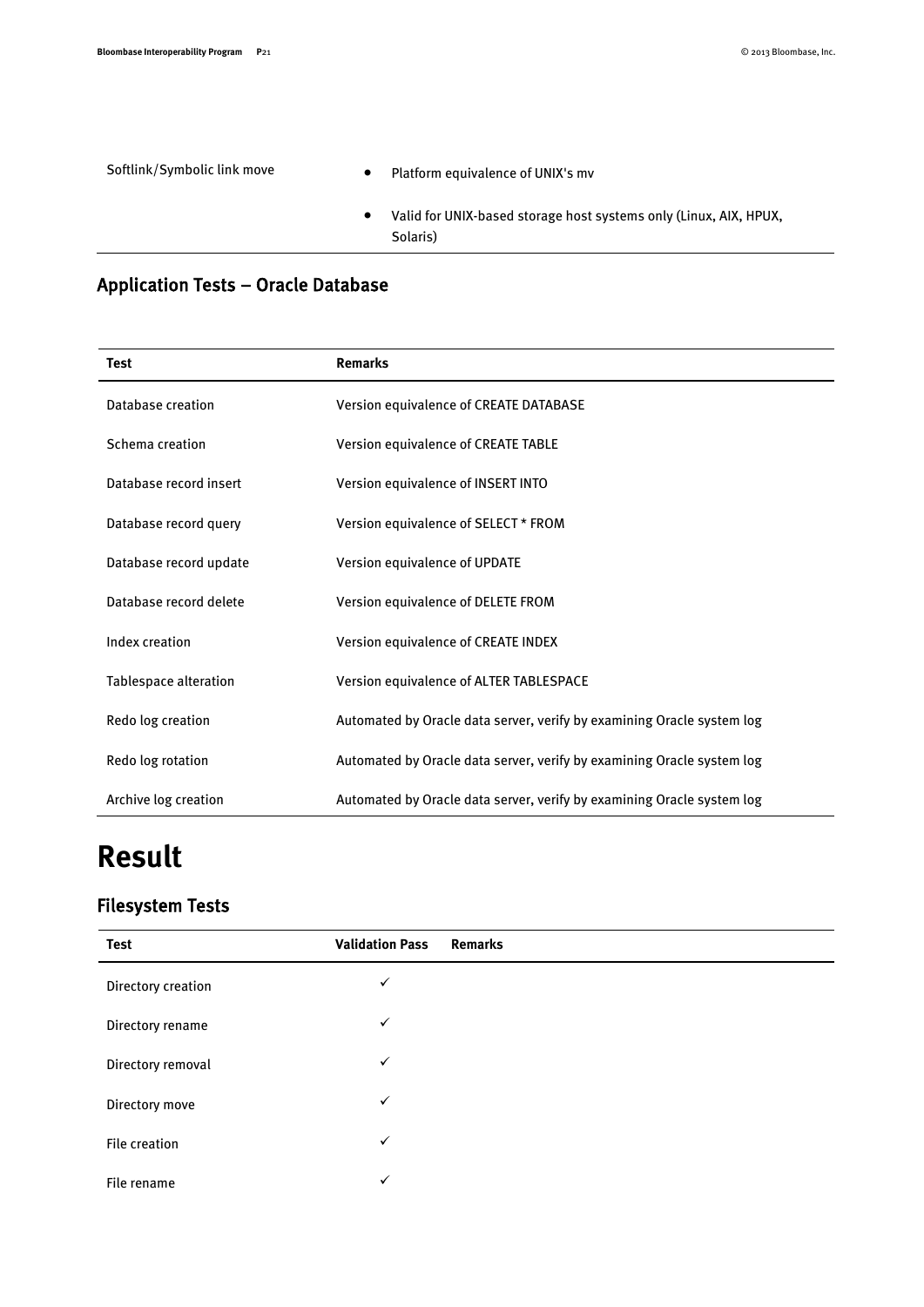| File removal                   | $\checkmark$ |                                                                               |
|--------------------------------|--------------|-------------------------------------------------------------------------------|
| File move                      | ✓            |                                                                               |
| File append - by character     | ✓            |                                                                               |
| File append $-$ by block       | ✓            |                                                                               |
| File parameters inquiry        | ✓            |                                                                               |
| File permission configurations | ✓            | Valid for UNIX-based storage host systems only (Linux, AIX,<br>HPUX, Solaris) |
| Softlink/Symbolic link removal | ✓            | Valid for UNIX-based storage host systems only (Linux, AIX,<br>HPUX, Solaris) |
| Softlink/Symbolic link move    | $\checkmark$ | Valid for UNIX-based storage host systems only (Linux, AIX,<br>HPUX, Solaris) |

#### <span id="page-21-0"></span>Application Tests – Oracle Database

| <b>Test</b>              | <b>Validation Pass</b> | <b>Remarks</b> |
|--------------------------|------------------------|----------------|
| <b>Database creation</b> | $\checkmark$           |                |
| Schema creation          | $\checkmark$           |                |
| Database record insert   | $\checkmark$           |                |
| Database record query    | $\checkmark$           |                |
| Database record update   | ✓                      |                |
| Database record delete   | ✓                      |                |
| Index creation           | $\checkmark$           |                |
| Tablespace alteration    | $\checkmark$           |                |
| Redo log creation        | $\checkmark$           |                |
| Redo log rotation        | ✓                      |                |
| Archive log creation     | ✓                      |                |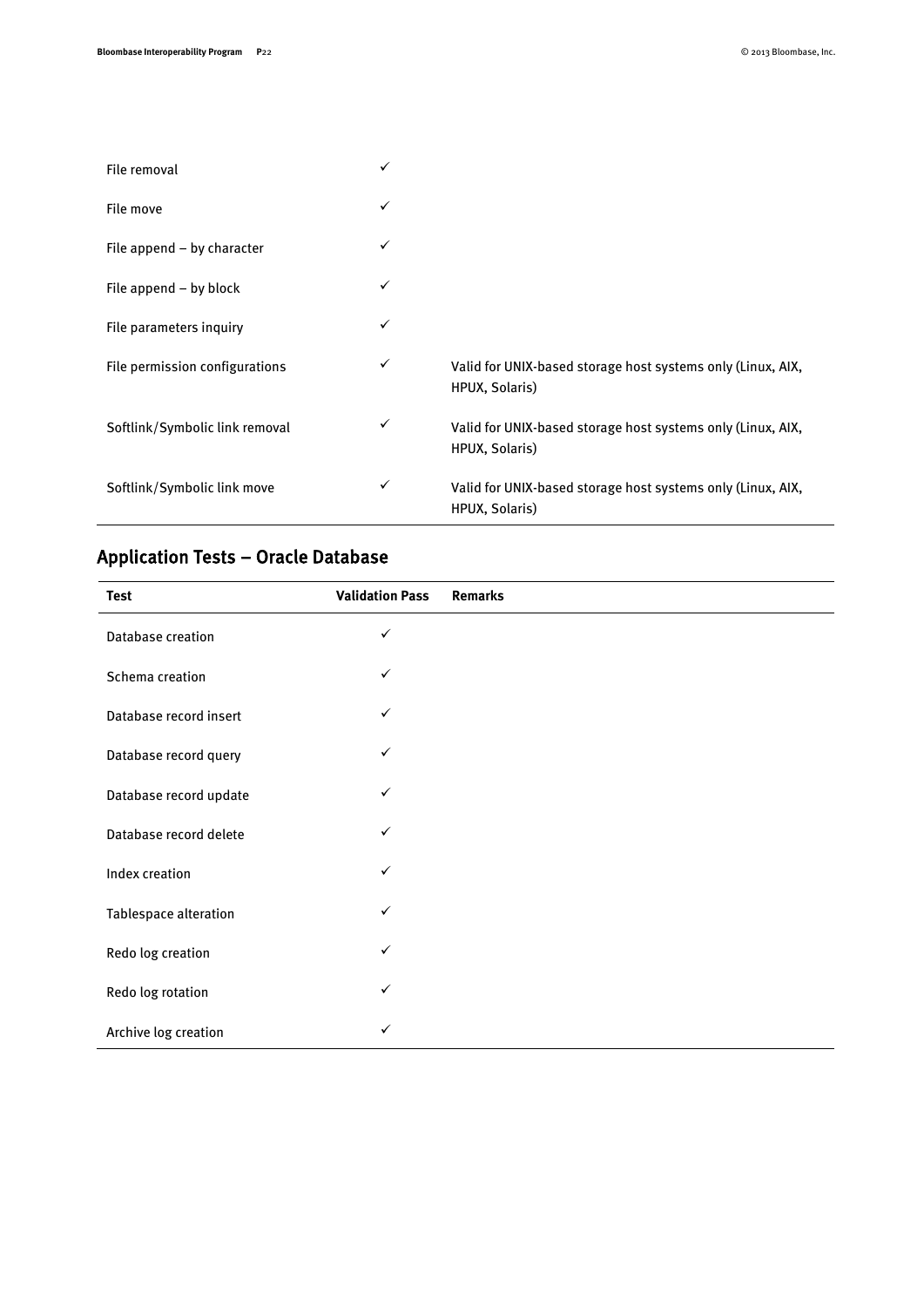# <span id="page-22-0"></span>**Conclusion**

Emulex LightPulse HBAs

- Emulex LP9002L
- Emulex LP10000
- Emulex LP11000-M4
- Emulex LPe12000
- Emulex LPe16000

pass all Bloombase interopLab's interoperability tests with Bloombase StoreSafe enterprise storage encryption server

| <b>Bloombase Product</b>           | <b>Operating System</b> | <b>Emulex HBAs</b>                               |
|------------------------------------|-------------------------|--------------------------------------------------|
| <b>Bloombase StoreSafe for NAS</b> | <b>Windows Server</b>   | LP9002L, LP10000, LP11000-M4, LPe12000, LPe16000 |
|                                    | Linux                   | LP9002L, LP10000, LP11000-M4, LPe12000, LPe16000 |
|                                    | <b>Solaris</b>          | LP9002L, LP10000, LP11000-M4, LPe12000, LPe16000 |
|                                    | AIX                     | LP9002L, LP10000, LP11000-M4, LPe12000, LPe16000 |
|                                    | <b>HPUX</b>             | LP9002L, LP10000, LP11000-M4, LPe12000, LPe16000 |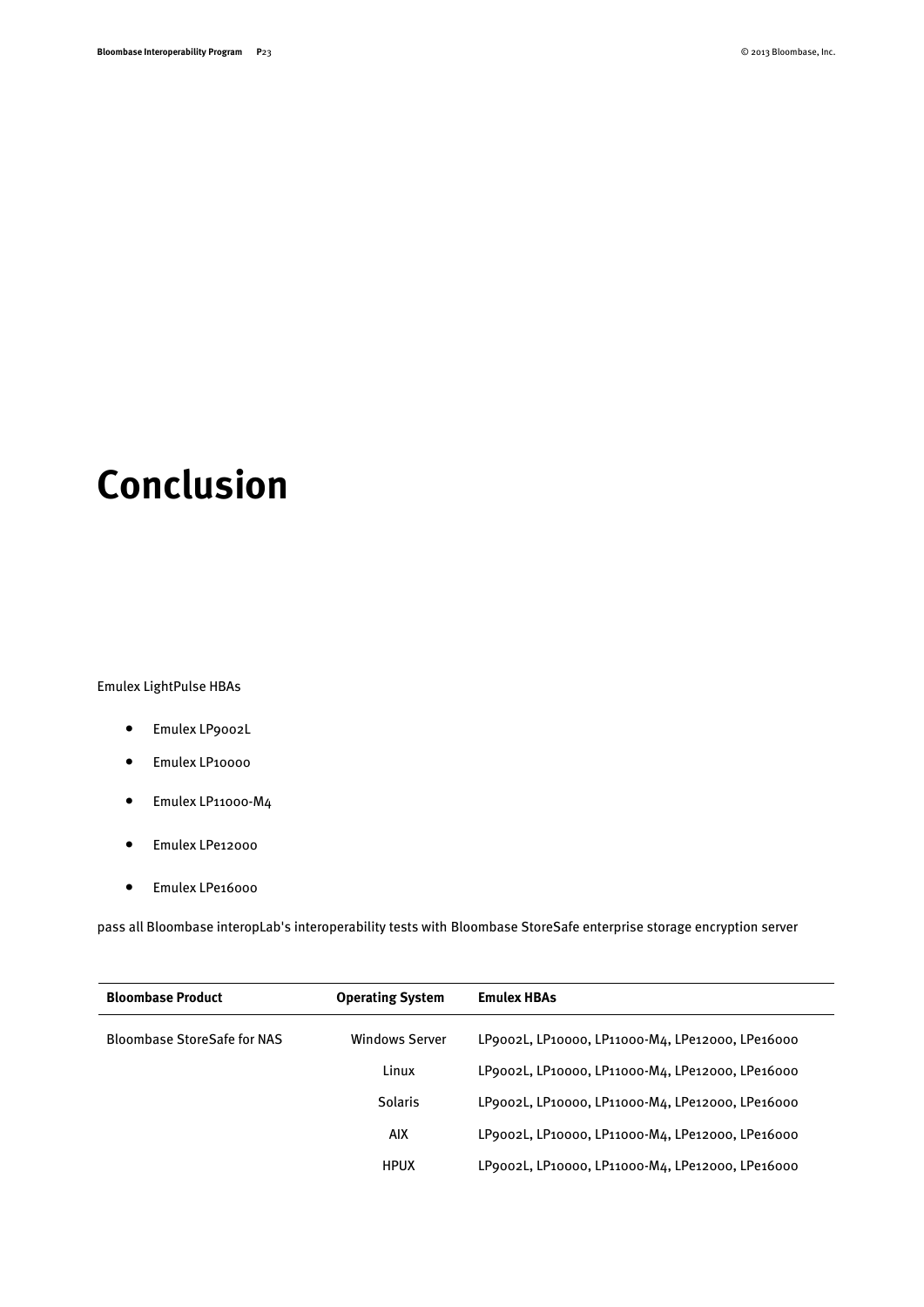| <b>Bloombase StoreSafe for SAN</b> | <b>Windows Server</b> | LP9002L, LP10000, LP11000-M4, LPe12000, LPe16000 |
|------------------------------------|-----------------------|--------------------------------------------------|
|                                    | Linux                 | LP9002L, LP10000, LP11000-M4, LPe12000, LPe16000 |
|                                    | <b>Solaris</b>        | LP9002L, LP10000, LP11000-M4, LPe12000, LPe16000 |
|                                    | AIX                   | LP9002L, LP10000, LP11000-M4, LPe12000, LPe16000 |
|                                    | <b>HPUX</b>           | LP9002L, LP10000, LP11000-M4, LPe12000, LPe16000 |
|                                    |                       |                                                  |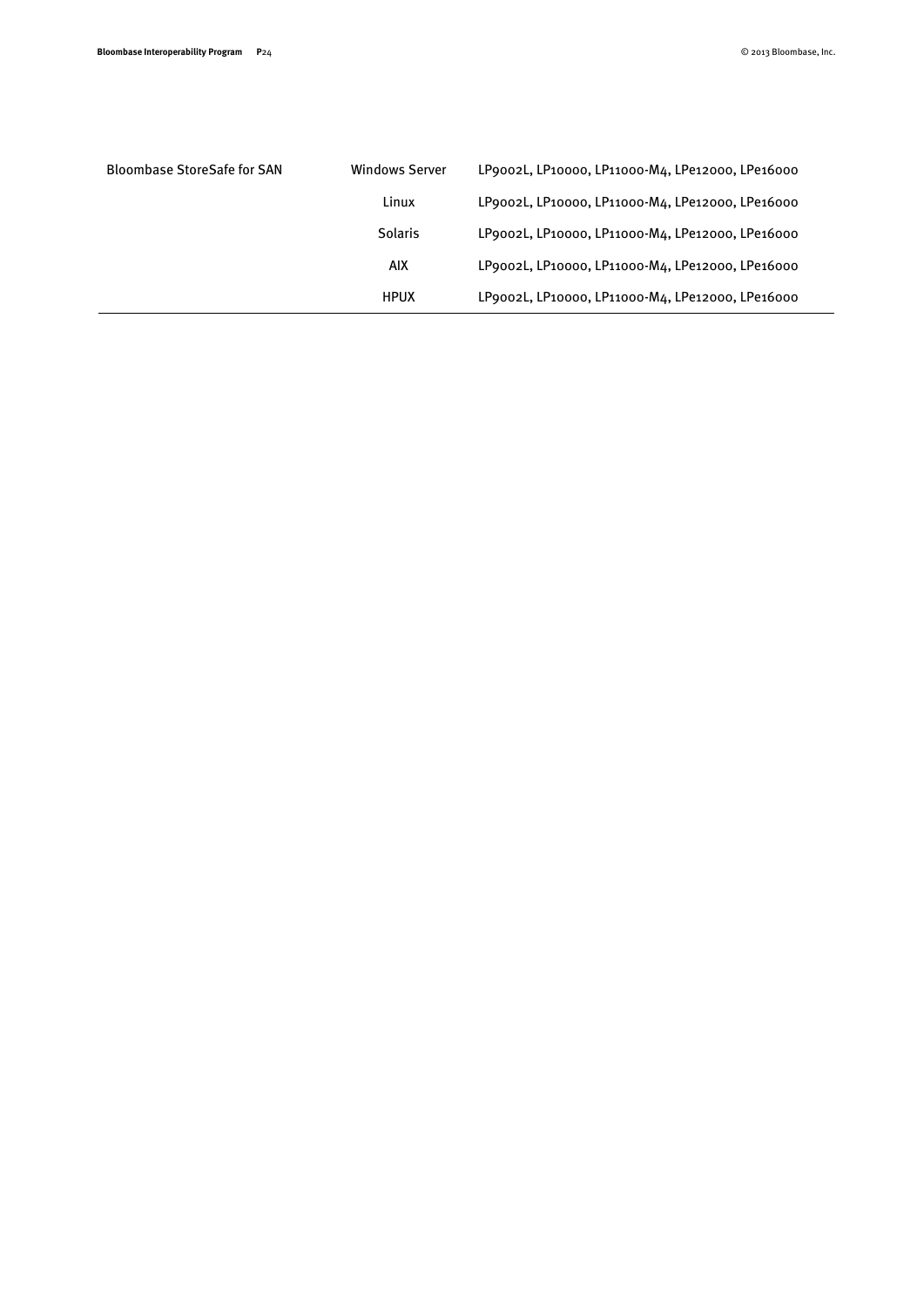# <span id="page-24-0"></span>**Disclaimer**

The tests described in this paper were conducted in the Bloombase InteropLab. Bloombase has not tested this configuration with all the combinations of hardware and software options available. There may be significant differences in your configuration that will change the procedures necessary to accomplish the objectives outlined in this paper. If you find that any of these procedures do not work in your environment, please contact us immediately.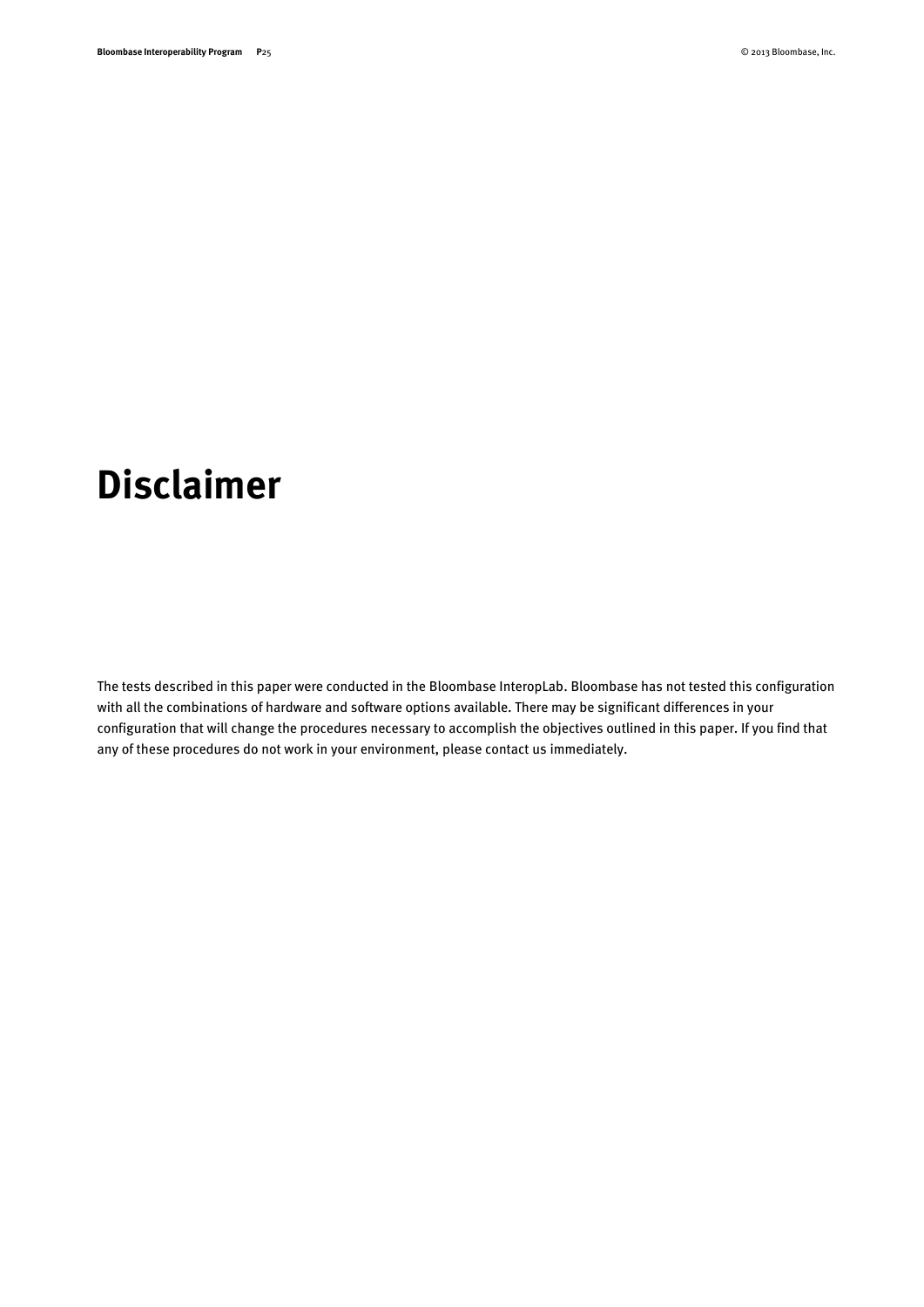# <span id="page-25-0"></span>**Acknowledgement**

Bloombase interopLab would like to thank Emulex for sponsoring the HBAs used in this interoperability testing.